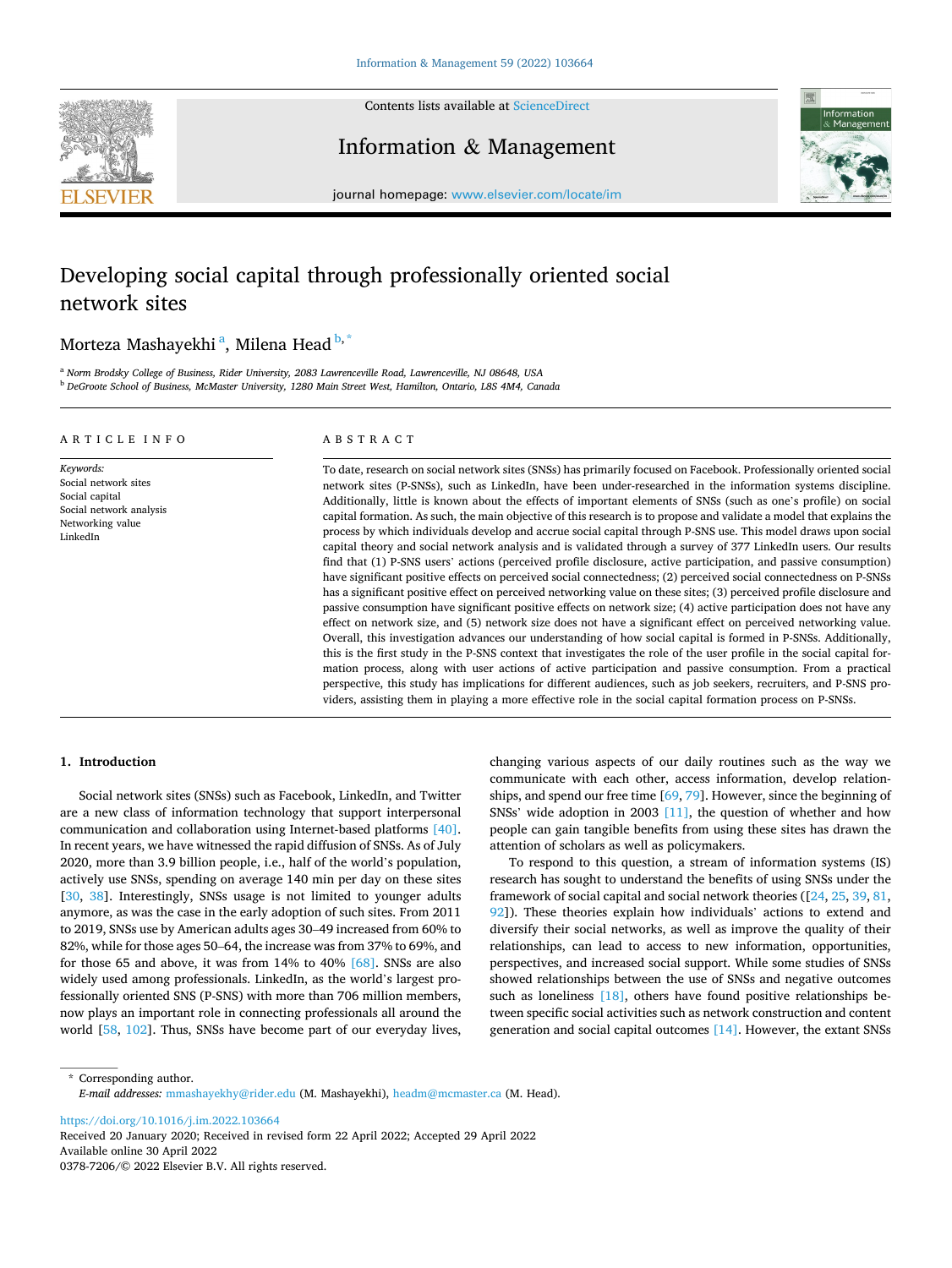literature concerning social capital suffers from several gaps.

First, most SNS research focuses on socially oriented social networking sites (S-SNSs), such as Facebook, which limits the depth and breadth of understanding of how social capital forms in SNSs [\[101\]](#page-12-0). While some aspects of the social capital formation process (e.g., resource exchange) may be more relevant to P-SNSs compared to S-SNSs, there are limited studies that investigate this process on such sites. In general, P-SNSs are under-researched in IS [\[6,](#page-10-0) [60](#page-11-0), [102](#page-12-0)].

Second, current studies do not include the effects of one's profile on the social capital formation process [\[27\].](#page-11-0) In P-SNSs, one's profile is akin to an online resume and can help users to expand their professional networks by establishing a common ground for professional self-promotion. Very few studies have examined the impact of users' profiles on these platforms (either S-SNS or P-SNS).

Third, while many studies investigate the relationships between SNS use and social capital outcomes, only a few studies have considered the role of social capital sources [\[47\]](#page-11-0). Social capital sources lie in the structure and content of the social network and should be differentiated from social capital outcomes  $[56, 72, 86]$  $[56, 72, 86]$  $[56, 72, 86]$  $[56, 72, 86]$  $[56, 72, 86]$ . According to Lin  $[55, 56]$  $[55, 56]$  $[55, 56]$  $[55, 56]$  $[55, 56]$ , social capital sources should be considered necessary and important antecedents to social capital outcomes. Sources of social capital, such as a larger network size or social connectedness, result from individuals' actions or investments in their social networks ([\[54\];](#page-11-0) 2002). As such, the mediating role of social capital sources between user actions and social capital outcomes needs to be further understood [\[47\].](#page-11-0)

Addressing these aforementioned gaps can increase the generalizability of social capital research in digital environments. Moreover, with social distancing restrictions due to the ongoing COVID-19 pandemic, traditional face-to-face networking is more challenging, and thus developing social capital through the online world becomes more critical for both individuals and organizations. It is likely that this will continue to be important in the post-pandemic era where there will be more emphasis and reliance on working from home and online professional activities and networking [[17,](#page-11-0) [22](#page-11-0)]. As individuals increasingly turn to online networking and perceive the value of social capital formation on P-SNS, they will place more emphasis on creating rich and complete profiles. This will help organizations to find the best candidates to meet their goals, which further increases the value of P-SNSs for organizations. This, in turn, will result in individuals' placing further emphasis on their P-SNS social capital formation. It is expected that this cyclical relationship will become stronger and more important as virtual professional network development becomes more of the norm [\[17\]](#page-11-0). However, current measures of online social capital (bridging and bonding social capital) were originally developed for general Internet users [\[97\]](#page-12-0) and may not be as relevant in today's context of P-SNS. As such, there is a need to understand the P-SNS social capital formation process in a digitally focused professional network environment. Thus, the overarching question of this research is as follows: "What is the process by which individuals develop and accrue social capital on P-SNSs?" More specifically, this study aims to answer (1) How does user profile disclosure lead to accruing and developing social capital on P-SNSs via social capital sources? and (2) How do user actions on P-SNSs, such as active participation and passive consumption, lead to accruing and developing social capital on P-SNSs via social capital sources?

#### **2. Social networking sites**

When referring to SNSs, applications such as Facebook, Twitter, YouTube, WhatsApp, Pinterest, Instagram, and LinkedIn often come to mind [\[41\].](#page-11-0) These applications are driven by user-generated content and have re-established the dynamics and communication between and among individuals, organizations, and governments. Given the radical transformation of communication and the impact of SNSs on various stakeholders, these platforms have attracted the attention of researchers from diverse fields, including IS [\[41\]](#page-11-0).

While several lenses and frameworks have been used to describe SNSs in IS, Karahanna et al. [\[42\]](#page-11-0) provide a particularly robust affordance-based approach to understand action possibilities permitted by social media features. Through their comprehensive review of 21 popular SNS applications, they identify 12 key social media affordances grouped into egocentric and allocentric categories. Egocentric affordances reflect action possibilities that tend to be solitary in nature and do not necessitate the involvement of others to be actualized, whereas allocentric affordances reflect action possibilities that are social in nature and, thus, necessitate the involvement of others. A prominent egocentric affordance of SNSs is self-presentation, which enables users to reveal and present information related to themselves [\[42\]](#page-11-0). Self-presentation allows SNS users to show what kind of people they are, what they value and like, as well as their experiences and expertise. This self-presentation affordance has also been labeled as identity by Kietz-mann et al. [\[45\]](#page-11-0) and as identifiability by Halpern & Gibbs [\[35\].](#page-11-0)

Self-presentation affordance can be provided by such features as one's SNS profile [\[42\]](#page-11-0). It serves as the locus of interaction and represents the individual [\[10\].](#page-10-0) SNS profiles support relationship development as it is a venue through which users communicate their identity information (such as their hometown, current job, and education) and highlight their shared interests (such as favorite songs, artists, and hobbies). Sharing identity information and interests establishes common ground with other people so that relationships may be developed more easily. According to Ellison & Vitak [\[27\]](#page-11-0), one's profile can be used as a "social lubricant, smoothing social interaction by highlighting commonalities and differences". Thus, one's SNS profile can be a powerful affordance to satisfy several motivations and needs, which may be both egocentric and allocentric in nature. This is highlighted by Karahanna et al. [\[42\]](#page-11-0)  through their mapping of psychological needs to social media affordances that satisfy those needs. From their list of 12 key social media affordances, self-presentation can fulfill the greatest number of self-focused and other-focused psychological needs.

Despite its potential importance in understanding the SNS context, very few studies have examined the impacts of user profiles within these applications. To date, most IS research in this domain has focused on the behavioral side of social media, utilizing social media for user reviews, and the integration of social media for marketing and organizational purposes [\[41\].](#page-11-0) First, from a behavioral perspective, social media use behaviors and consequences have been investigated with emphasis on the dysfunctional consequences of addiction, stress, information over-load, among others (e.g., [\[88\]](#page-12-0)). Second, user reviews of products/services have been investigated for their authenticity and efficacy as well as their general influence on decision-making processes (e.g., [\[48\]](#page-11-0)). Third, organizational use of social media has showcased the extent to which social media is being integrated into marketing strategies (e.g., [\[52\]](#page-11-0)) and the impact of integrating social media within work roles (e.g., [\[99\]\)](#page-12-0). Regardless of the theme or focus, Kapoor et al. [\[41\]](#page-11-0)  highlight that IS social media studies during the past two decades have most frequently targeted the following platforms: Facebook, online communities, Twitter, Blogs, and YouTube. Professionally oriented sites, such as LinkedIn, have typically not been the lens for investigating SNS phenomena. Scholarly knowledge on P-SNS is limited, scattered, and tends to focus on efficacy in human resource management practice [\[73\]](#page-11-0).

## **3. Theoretical framework**

The main objective of this study is to propose and validate a model that explains the process by which individuals develop and accrue social capital through the use of P-SNSs, such as LinkedIn. As such, the proposed research model draws upon the extant literature in social media (specifically SNSs), social capital theory (SCT) [\[20](#page-11-0), [55](#page-11-0), [56,](#page-11-0) [70\]](#page-11-0), and social network analysis (SNA) [[7](#page-10-0), [15](#page-11-0), [40](#page-11-0)]. While SCT explains how embedded resources (e.g., status, wealth, and power) and feelings of connectedness can affect the benefits that individuals can gain from their networks, SNA helps us to understand how individuals' different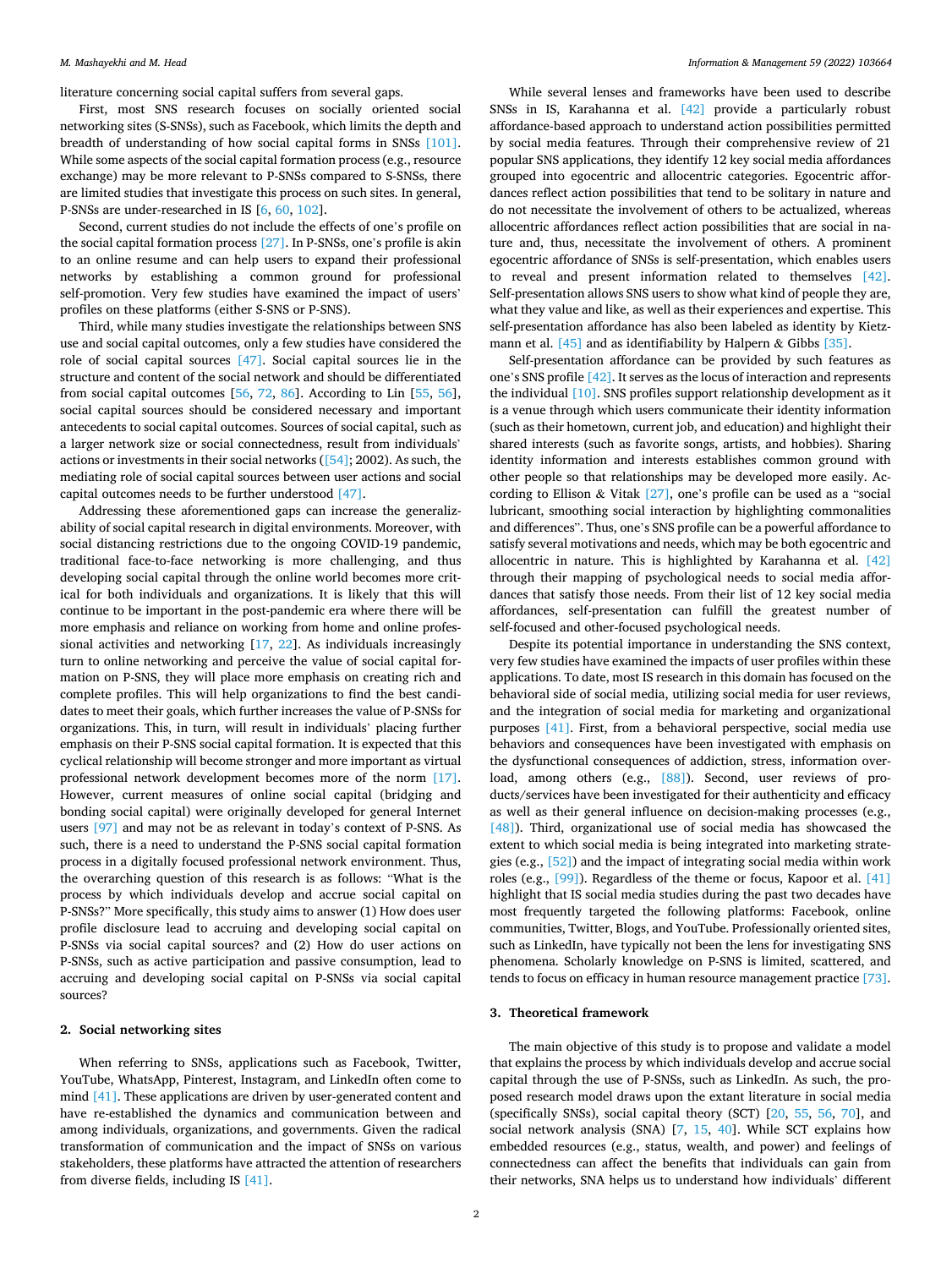courses of action in the online context can affect those benefits.

#### *3.1. Social capital theory*

According to Coleman [\[20\],](#page-11-0) social capital occurs in the relations among people. It exists in the form of the skills and knowledge acquired by a human and is far less tangible than physical capital, which exists in the form of observable material and human capital. Fukuyama [\[28\]](#page-11-0)  suggests that there is no consensus on a universal definition of social capital and explains it as "shared norms or values that promote social cooperation, instantiated in actual social relationships" [\(\[28\],](#page-11-0) p. 27). Putnam [\[71\]](#page-11-0) defines social capital as "connections among individuals and the norms of reciprocity and trustworthiness that arise from them" (p.4). SCT provides a conceptual framework to understand human social behavior  $[21, 70]$  $[21, 70]$  $[21, 70]$  and posits that social networks have value  $[70]$ . Just like physical or human capital, social capital can increase the productivity of individuals and groups. In Putnam's (1993, 2000) conceptualization, social capital exists in two forms: (1) bridging social capital and (2) bonding social capital. While bridging social capital is associated with new information, diversity, inclusiveness, and broader identity, bonding social capital is linked to emotional support, solidarity, exclusiveness, and in-group loyalty.

Furthering earlier conceptualizations in this domain, Lin [\[56\]](#page-11-0) takes a process approach to understand social capital formation. Lin [\[56\]](#page-11-0) posits that "capital" in social capital should be viewed as both a concept and a theory. As a concept, it represents a valued resource and as a theory, it describes the process by which capital is established to return benefits. In this theory conceptualization, user's actions can result in sources for social capital, which in turn, can result in social capital outcomes/benefits. Lin's (2002, [\[56\]\)](#page-11-0) theory of social capital has been described as "the most well-defined and fully-described model in understanding the nature and dynamics of social capital phenomenon" ([\[2\],](#page-10-0) p. 2).

Three key elements of Lin's conceptualization are as follows: (1) investment in social relations through individuals' instrumental or expressive actions; (2) access to embedded resources in a social structure; and (3) expected returns ([\[54\]](#page-11-0), 2002, [\[56\]\)](#page-11-0). Instrumental-related actions are those actions taken by individuals to obtain resources not possessed by them (e.g., networking to get a better job), whereas expressive-related actions are those actions taken by individuals to maintain or enhance resources they already possess (e.g., seeking advice to preserve one's marriage) [\[54\]](#page-11-0). The second key element of embedded resources can be analyzed through network structure (i.e., the size of the network and an individual's location within the social structure) and network resources (i.e., the value of individuals with whom a person has direct or indirect ties in terms of wealth, power, and status). Social capital outcomes are the final key element of Lin's (2002, [\[56\]\)](#page-11-0) process approach, where four benefits are theorized: (1) information (social connections providing the individual access to useful or unique information); (2) influence (social connections influencing decisions involving the individual); (3) social credentials (social connections providing added resources to others beyond the individual's personal capital); and (4) reinforcement (social connections' acknowledgement of the individual's claim to certain resources, skills, and knowledge). These benefits can manifest in returns of wealth, power, reputation, among others [\[55\].](#page-11-0)

Koroleva et al. [\[47\]](#page-11-0) utilize this process approach to create a model of social capital formation on SNSs. They find that social capital sources of network structure and social connectedness fully mediate the relationship between user actions (active participation and passive following) and social capital benefits. Additionally, they define four new social capital benefits of networking value, horizon-broadening, emotional support, and offline participation. Thus, like Lin [\[55](#page-11-0), [56\]](#page-11-0), distancing themselves from traditional measures of bridging and bonding.

In this current investigation, we adopt the process approach to social capital formation (as per [\[47](#page-11-0), [55](#page-11-0), [56](#page-11-0)]) where we distinguish between

user's actions leading to sources of social capital, resulting in social capital outcomes and benefits. This allows for a more fine-grained understanding of how actions influence outcomes on P-SNSs, which can provide insights for individuals and organizations that are increasingly relying on such tools for professional development and recruitment.

## *3.2. Social network analysis*

As articulated by Lin [\[56\]](#page-11-0), "social capital does not bind or bridge. It is the nature of the social networks that bind, bond or bridge" (p. 14). This is a fundamental tenant of SNA, where the network is a central construct, and one's position in the network structure helps to determine opportunities and constraints [[16, 31](#page-11-0), [40](#page-11-0)]. While the debate over whether SNA is a theory of its own or just a methodology persists in the extant literature [\[7,](#page-10-0) [74\]](#page-11-0), there are at least two well-known theories—Granovetter's (1973) Strength of Weak Ties (SWT) theory and Burt's (1992) Structural Holes (SH) theory—that provide a rich foundation for understanding the interaction processes and mechanisms that can yield certain outcomes for individuals and groups  $([7, 8]; R. [15, 31])$  $([7, 8]; R. [15, 31])$  $([7, 8]; R. [15, 31])$  $([7, 8]; R. [15, 31])$  $([7, 8]; R. [15, 31])$  $([7, 8]; R. [15, 31])$  $([7, 8]; R. [15, 31])$  $([7, 8]; R. [15, 31])$  $([7, 8]; R. [15, 31])$ . Both theories are built on the same underlying model of how social networks work to create ties between individuals [\[7\],](#page-10-0) which is central to SNA. SWT theory argues that the degree of overlap of two individuals' networks is dependent on the degree to which the tie between them (the two individuals) is strong. The strength of a tie between two individuals is determined by a combination of the emotional intensity, amount of time, intimacy, and reciprocity between these two individuals. While SWT theory is based on the strength of ties to explain the extent to which a person could have access to novel information, SH theory explains the same concept, i.e., access to novel information, based on the extent to which an individual's network has SH. A SH is defined as a gap between two individuals. When an individual's network has more SH, he/she has more non-redundant ties and, as a result, has access to more novel information [[7](#page-10-0), [15](#page-11-0)]

Kane et al. [\[40\]](#page-11-0) extend the theories and rich set of concepts in SNA to the context of social media in order to offer conceptualizations of how to understand users' actions in their online social networks as well as how social media platform design characteristics can affect benefits gained. In a social network, ties can be of different types, such as proximities (being in the same platform, group, and location), social relations (friends, families, or affective relations), interactions (messaging and discussion boards), and flows (information) [\[8\]](#page-10-0). While SNSs support these different types, Kane et al. [\[40\]](#page-11-0) argue that these networks undermine the traditional relationships theorized by SNA between these tie types. In traditional SNA, tie types represent a continuum, where each serves as the foundation for the next [\[5\].](#page-10-0) In SNSs, these different tie types are typically decoupled from one another. For example, on the S-SNS of Twitter, flows (Twitter trends) and social relations (Twitter followers) can both occur without interactions or proximities.

Ties also have specific characteristics such as degree (the total number of connections maintained by a node), symmetry (whether both nodes in a dyad reciprocate a tie), affect (whether or not two nodes "like" or "dislike" each other), and strength (the frequency and depth with which two nodes interact). Tie types and characteristics are determined from the design choice of platforms. These factors influence the network structure, and, as a result, they may affect people's ability to access new information. For example, Kane et al. [\[40\]](#page-11-0) highlight the network structure differences between the SNSs of Twitter and LinkedIn, due to the impact that design choices have had on these platform's tie types and characteristics. The design on LinkedIn requires verification and reciprocity of connections when creating ties. This is not the case on Twitter where followers are not verified nor require reciprocation. As such, one's network on LinkedIn tends to be more homogeneous compared to Twitter, with less diverse but more personal information sharing.

In addition to tie type and characteristics, SNA examines a network's content, which are the resources available in the network. Borgatti  $\&$ Foster (2003) refer to SNA contagion theories when investigating how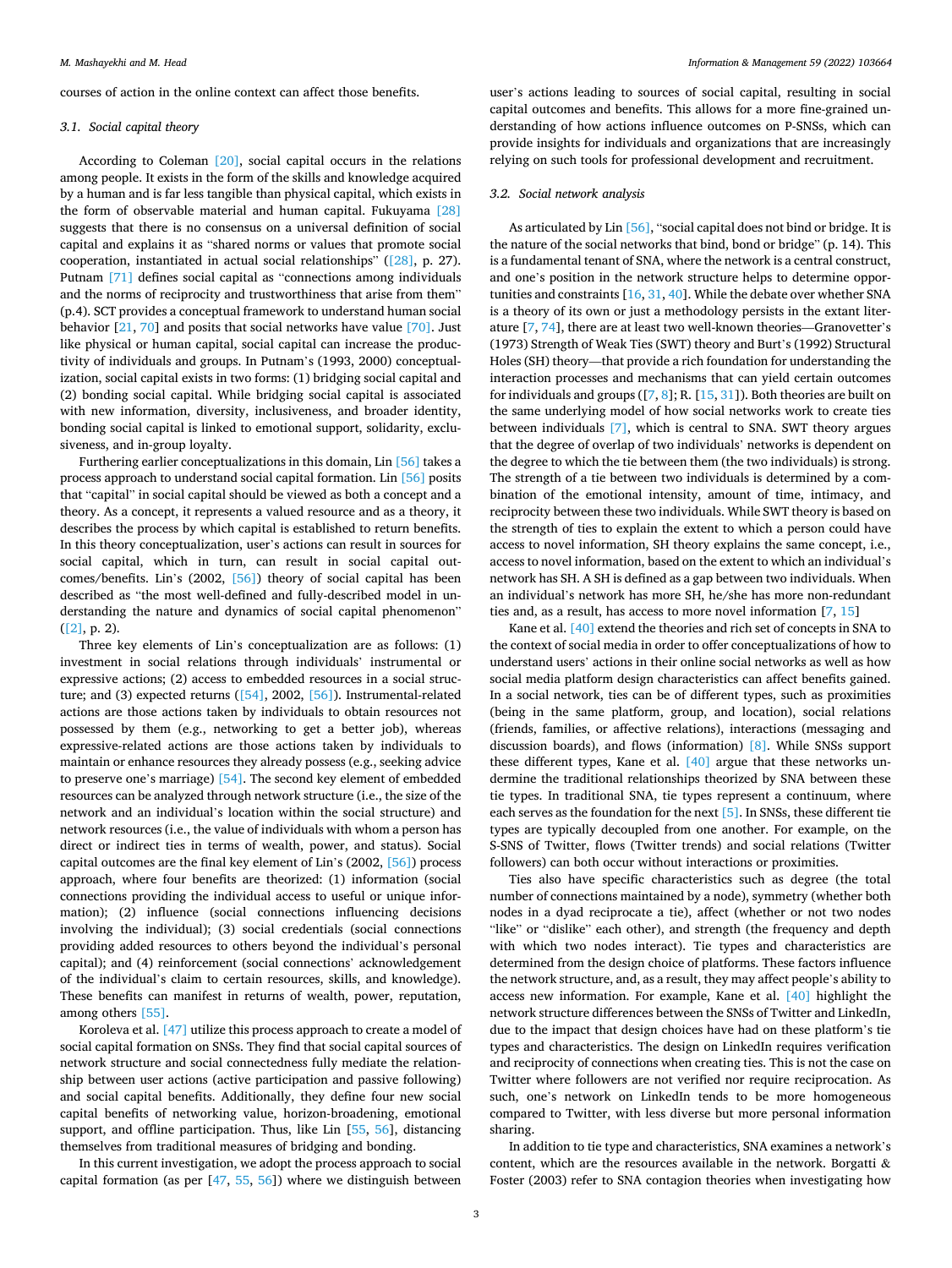interactions with network content exert effects on individuals who interact with that content. Like a biological pathogen, content can spread through a social network and influence those who come in contact with it. In the context of SNSs, Kane et al. [\[40\]](#page-11-0) argue that one's digital profile (which reflects the user's identity in the network) flows through the network and "represents the content through which the user influences and is influenced by others" (p.287). Ellison and Boyd (2013) identify three sources of content in the user profile—content type, digital activity trace, and third-party contributions—and Kane et al. [\[40\]](#page-11-0)  suggest that these sources affect how content flows and spreads in SNSs. While research on SNS users' profiles is still nascent, it is understood that these profiles have important implications for content flow and impact in the network  $[42]$ . For the current investigation, SNA helps us understand how SNSs work to create ties and content through user actions. These user actions may lead to social capital sources and ultimately to social capital benefits.

#### *4. Research model and hypotheses*

Fig. 1 shows the research model based on the theoretical foundation discussed in the previous section. The core concept underlying this research model is that people purposefully use P-SNSs to invest in their social networks by performing various actions such as disclosing their personal information through their profiles, active participation, and passive consumption. This can lead to developing sources of social capital (specifically, network size and social connectedness), which in turn, can provide valuable benefits (specifically, networking value). We note that this is not meant to be a complete representation of possible user actions, social capital sources, and social capital benefits for P-SNS users. Rather we chose to investigate constructs that were particularly relevant to the P-SNS context, could be theoretically supported, and yet were under-researched in this domain. We chose a parsimonious approach to investigate the social capital formation, which has a rich history as a guiding principle for inference (e.g., [[36, 51, 76,](#page-11-0) [95\]](#page-12-0)). While larger models with many constructs and associations may provide a more complete representation of the phenomenon under investigation, they require larger sample sizes, longer questionnaires (resulting in lower response rates), and tend to suffer from lack of focus [[51,](#page-11-0) [95\]](#page-12-0). By setting the boundaries of investigation, parsimonious models may provide good levels of predictive and explanatory power in relation to their focal phenomena and more impactful contributions [\[95\].](#page-12-0)

As shown in Fig. 1, users' actions are conceptualized as three distinct constructs: perceived profile disclosure, active participation, and passive consumption. The extant literature posits that constructs are relevant and important in social capital formation [[13,](#page-11-0) [44,](#page-11-0) [47](#page-11-0), [94](#page-12-0), [100](#page-12-0)]. Perceived profile disclosure is defined as the degree to which a P-SNS user perceives that personal and professional information is disclosed through the P-SNS's profile fields. These P-SNS profile fields may include information such as a photo, headline, summary, skills, location, contact, education, experience, etc. Active participation is defined as the degree to which P-SNS users generate content and react to others' posts. P-SNS users can actively participate in these sites by posting their opinions, updating their status, and sharing, commenting, and liking others' posts. Passive consumption is defined as the degree to which a user passively engages in a P-SNS (i.e., consumes content). Passive consumption includes, but not limited to, reading others' posts and newsfeeds.

Social capital sources are conceptualized as network size and social connectedness. Network size is defined as the number of direct connections a user has in a P-SNS. According to Lin [\[56\]](#page-11-0), a larger network may be an indicator of a heterogeneous network that may help provide different and better resources than a smaller homogenous network. In their recent study, Shen & Gong  $[75]$  confirm that the network size in SNSs is positively associated with diversity. Therefore, network size, as a measure of network structure, can also be used as an approximation of diverse embedded resources (content) in larger networks.

While network size is an objective measure (number of first-level connections on LinkedIn) of social capital sources, a perceptual measure of social capital sources can be represented by social connectedness [[47,](#page-11-0) [86\]](#page-12-0). Perceived social connectedness is defined as the degree to which a user in a P-SNS feels connected to others in the network. The extant literature on social capital supports the role of social connectedness in mediating the relationships between SNS use and different social capital outcomes [\[1,](#page-10-0) [32, 47](#page-11-0), [98\]](#page-12-0).

In the current investigation, perceived networking value is used to conceptualize the benefits people gain from their social networks as a result of networking activities. It is defined as the degree to which users perceive they can gain valuable benefits from their connections in a P-SNS [[47,](#page-11-0) [90,](#page-12-0) [91\]](#page-12-0). These benefits, according to Lin [[55,](#page-11-0) [56\]](#page-11-0), are information, influence, social credentials, and reinforcement. The remainder of this section details the specific hypotheses, with their support from the extant literature.



**Fig. 1.** Proposed research model for developing social capital through using P-SNSs.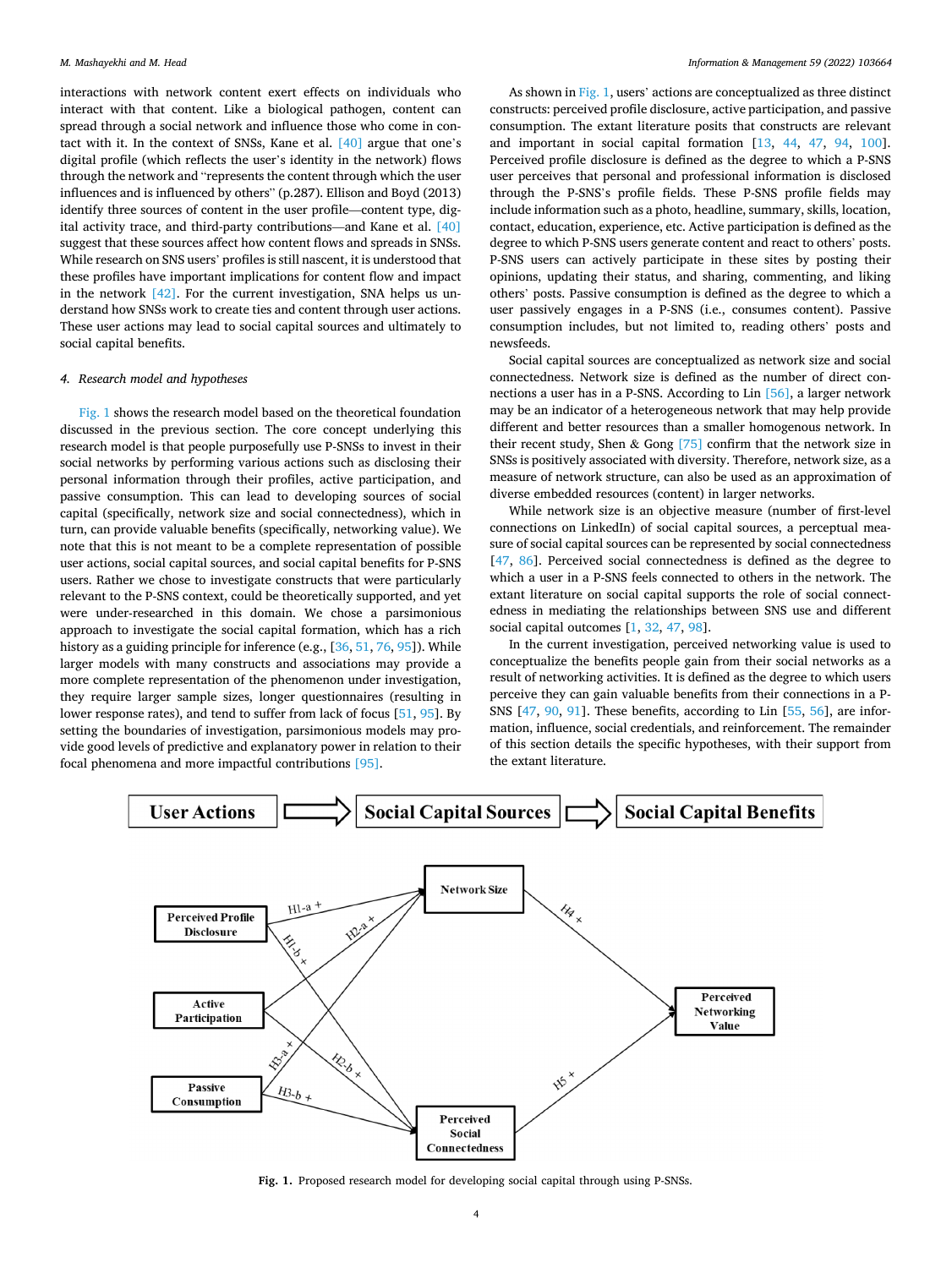#### *M. Mashayekhi and M. Head*

#### *4.1. Perceived profile disclosure*

In this study, perceived profile disclosure aims to measure individuals' own evaluation of how much and how clearly they disclose their personal and professional information through the profile fields of their P-SNS account. It includes both the depth and breadth of information disclosed by users as well as how easy it is to find their skills and competencies. Self-disclosure, or intentionally revealing personal information to others, is a primary means of building relationships within SNSs [\[89\]](#page-12-0). When users disclose more information through their profiles, shared interests are more likely to be found with others in their immediate or extended networks. Therefore, establishing this common ground with others in the network through profile self-disclosure can result in more connections (network size) and access to more diverse resources [\[27\].](#page-11-0) Thus, the following hypothesis is posited as follows:

**H1a**. : Perceived profile disclosure in a P-SNS is positively associated with online network size.

Similarly, it can be argued that profile disclosure can be positively associated with perceived social connectedness. Perceived social connectedness is the "feeling of belongingness and affiliation that emerge from interpersonal relationships within social networks" ([\[33\]](#page-11-0), p.1). It is about the quality and meaning of one's connections [\[77\]](#page-11-0). Since one's P-SNS profile plays a central role in the social capital formation process [\[40\]](#page-11-0), and it is always visible to a user's network, engaged P-SNS users may place more effort in updating their profiles. P-SNS users also have the opportunity to compare their profile with their online peers, which may encourage them to further update/improve their own. Additionally, it has been shown that the interaction between self-disclosure and engagement is reciprocal and reinforced by sources of social capital such as social connectedness [\[50](#page-11-0), [85\]](#page-12-0). Specifically, Utz [\[89\]](#page-12-0) found that the feeling of connection as a relational outcome is fostered by private and public disclosures on SNSs. Thus, the following hypothesis is posited as follows:

**H1b**. : Perceived profile disclosure in a P-SNS is positively associated with perceived social connectedness.

## *4.2. Active participation and passive consumption*

In addition to disclosing personal and professional information on P-SNSs, individuals typically perform various activities on these sites, including sharing updates and opinions, reading and following the news of their connections, commenting under others' posts, and reacting to others' posts ([\[13\]](#page-11-0), 2010; [\[47\]](#page-11-0)). Active participation and passive consumption in SNSs, specifically in P-SNSs, can increase individuals' network size, allow them to connect with more diverse and high-status people, and increase their engagement on these sites as they feel more connected to their network. As previously discussed, SNS users can establish different types of ties, such as interactions (e.g., sending messages and commenting under posts) and flows (e.g., posting an update, sharing an article, and reading a post), without necessarily being in the same network. Network activities (such as posting updates and sharing thoughts and feelings) can help SNS users establish such types of ties with broader audiences (latent ties), which can help them to extend their networks (size) and facilitate relationship development with more diverse and high-status individuals. For example, P-SNS posts that are liked by a connection in one's network enable that connection's network to view the original post. This may encourage network expansion as the post is viewed by individuals outside of the original poster's network. Thus, the following hypothesis is posited as follows:

**H2a**. : Active participation in a P-SNS is positively associated with online network size.

Engaging in SNS network activities more frequently can, similarly, increase perceived social connectedness [\[77\].](#page-11-0) S-SNS Facebook studies have found that active participation on this platform increases engagement and social connectedness [[4](#page-10-0), [47\]](#page-11-0). Similarly, Riedl et al., (2013)

find that a high frequency of tweeting, as a measure of active participation on Twitter, predicts users' level of social connectedness. Thus, the following hypothesis is posited as follows:

**H2b**. : Active participation in a P-SNS is positively associated with perceived social connectedness.

Reading and following the news of connections also help SNS users to extend their networks (size). For example, when you read your connections' posts, you may request to add a latent tie that liked or commented on one of your connections' posts if you find common ground with this tie. Thus, the following hypothesis is posited as follows:

**H3a**. : Passive consumption in a P-SNS is positively associated with online network size.

Likewise, reading and following the news of connections in SNSs more frequently can enhance engagement and subsequently may increase perceived social connectedness [\[77\].](#page-11-0) A study on Facebook by Koroleva et al. [\[47\]](#page-11-0) finds that passive following is positively associated with social connectedness. Thus, the following hypothesis is posited as follows:

**H3b**. : Passive consumption in a P-SNS is positively associated with perceived social connectedness.

## *4.3. Social capital sources and benefits*

As people actively perform networking activities on P-SNSs by building their profiles and performing various activities as mentioned above, they create capacity or sources of social capital. Social capital sources, such as a large network size and high interconnectedness, can provide numerous benefits for SNSs users. To date, the majority of SNS studies have measured the benefits of social capital for SNS users under the two forms of social capital proposed by Putnam [\[71\]:](#page-11-0) bridging and bonding social capital. However, SNS researchers tend to operationalize bridging and bonding social capital by using the scales developed by Williams [\[97\],](#page-12-0) which were originally developed for general Internet users of chat rooms, email, and online video games [\[47\].](#page-11-0) As such, these scales may not be appropriate for measuring social capital benefits for SNS users due to the fact that there are technological differences between the general Internet and SNSs, which may result in distinct behavioral differences.<sup>1</sup> Additionally, most studies that have examined social capital benefits have focused on S-SNSs such as Facebook [\[101\]](#page-12-0). Since the motivations behind using S-SNSs and P-SNSs are different, users of such sites act differently, and, as a result, using the same scales for measuring social capital benefits may be inaccurate. Therefore, in this study, the focus is not on traditional bridging and bonding social capital. Instead, social capital benefits are operationalized as perceived networking value as most users of P-SNSs use such sites for networking purposes.

Examples of networking value in the context of P-SNSs include access to new information, obtaining professional advice, or claiming social credentials. The extant literature on the effect of network size on networking value has been mixed. Some have found that SNSs users can gain more networking value from their online social networks if they have a larger network size [\[14](#page-11-0), [90](#page-12-0)]. They argue that SNSs can support larger networks of weaker ties due to the low cost of maintaining relationships in these sites. In addition, due to the visibility and association affordances of SNSs, it is easier to connect with latent ties, i.e., "friends of friends" in these sites [\[27\]](#page-11-0). Therefore, a larger network size in SNSs inevitably leads to more weak ties, which can increase one's access

 $^{\rm 1}$  Unlike general Internet users, SNS users can publicly articulate their online social networks. This provides them with various possibilities to engage in social capital exchanges with other members in their networks such as the ability to "tag" others in an update which can be served as a form of social grooming behavior [[49](#page-11-0), [87\]](#page-12-0).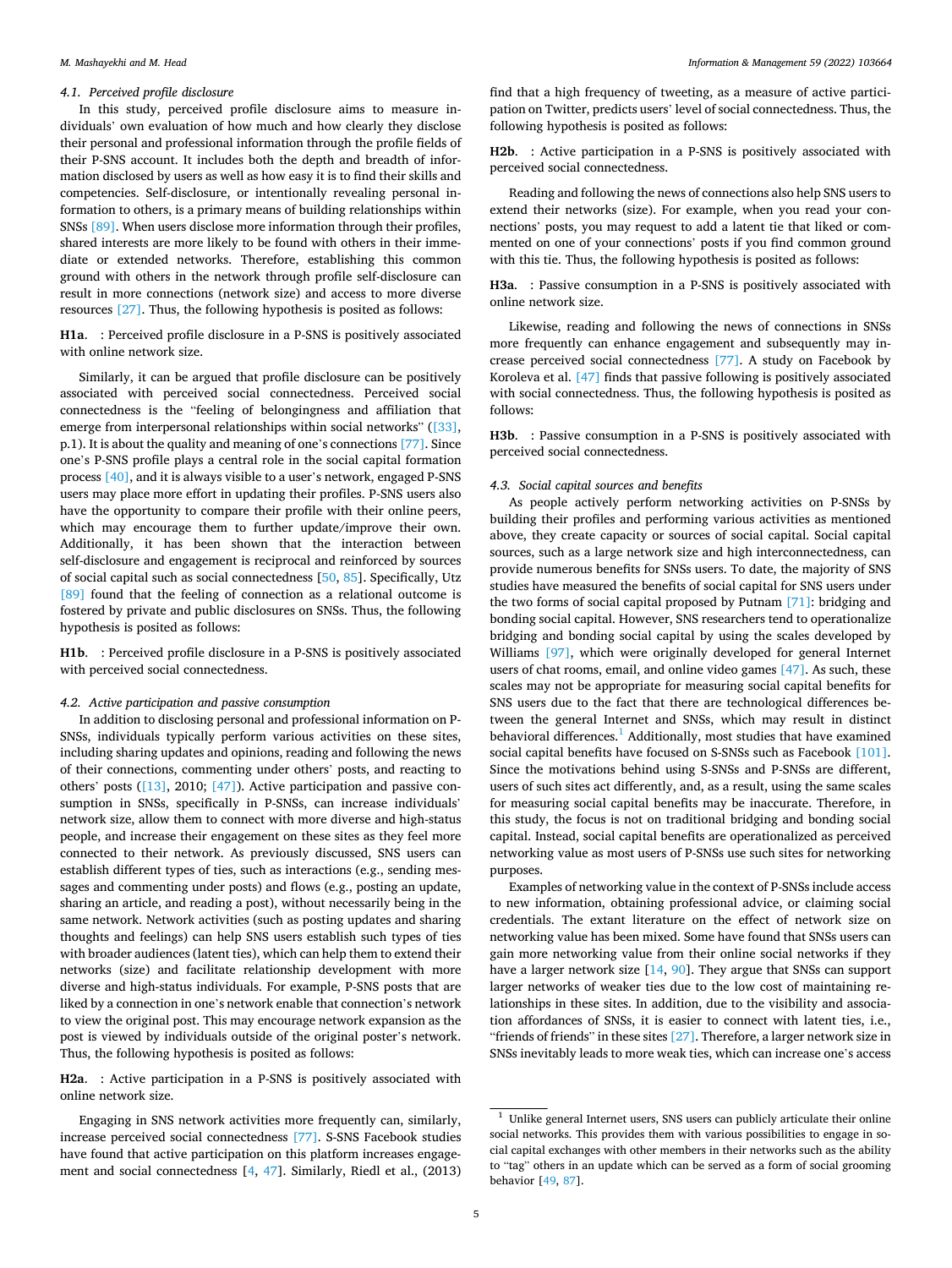to various resources such as new information and opportunities [\[75\]](#page-11-0), and, as a result, more networking value. Meanwhile, others have found that the relationship between network size and bridging social capital is curvilinear [\[26\].](#page-11-0) Once a certain network size is reached, increasing one's network does not result in increased social capital benefits. While the extant literature is somewhat contradictory on the effects of network size, the preponderance of investigations indicates a positive association between network size and social capital benefits. As such, the following hypothesis is posited as follows:

**H4**. : P-SNS network size is positively associated with perceived networking value.

Similarly, a higher sense of connectivity within a P-SNS can lead to increased perceived networking value. A study by Koroleva et al. [\[47\]](#page-11-0)  finds that there is a significant positive association between social connectedness and networking value among Facebook users. In one of the few P-SNS studies, Utz (2016) finds that there is a positive association between network size and professional informational benefits reported by LinkedIn users. The extant literature on social connectedness also supports the association between social connectedness and various social capital outcomes [[1](#page-10-0), [32](#page-11-0), [82\]](#page-12-0). Thus, the following hypothesis is posited as follows:

**H5**. : Perceived social connectedness in a P-SNSs is positively associated with perceived networking value.

## **5. Research methodology**

## *5.1. The choice of research methodology*

The underlying philosophical assumption of this research is grounded in a positivist paradigm in a deductive reasoning approach, as it draws from existing theories with pre-defined variables. Thus, a quantitative research methodology is well suited to address this study's research questions [\[62\],](#page-11-0) where we emphasize precisely measuring variables and testing hypotheses that are linked to general causal explanation [\[65\].](#page-11-0) The current study utilizes an online survey to collect the required data for model validation. Surveys, specifically in the context of the IS discipline, are widely used and considered a common approach for data collection. They are very useful in answering different types of research questions including "why?", "how?", and "how many?". In addition, surveys, compared to other data collection techniques, are effective at reaching larger samples and are ideal for asking about user opinions and attitudes [\[64\]](#page-11-0).

## *5.2. Data collection*

The primary target population of this study was young and mid-aged adults (18–54 years old) who actively use LinkedIn. The main reason to target this age group is that, compared to other age groups, they are more likely to engage in networking activities such as self-promotion for professional purposes [\[78\].](#page-11-0) Being earlier in their professional careers, they are in the process of developing social capital as they seek to build and establish their professional networks. Thus, even small differences in their networking efforts on P-SNSs may lead to distinct differences among them in terms of perceived networking value. Participants were recruited from the target population at two major Canadian universities as well as through a market research firm. In total, 420 responses were collected for this study, of which 385 were usable. Thirty-five responses were omitted due to trivial responses, incompleteness, wrong answers to the quality questions, or duplicate responses. Table 1 highlights the demographic information of respondents.

## *5.3. Measurement*

To ensure content validity, previously validated instruments were

| Table 1                  |  |
|--------------------------|--|
| Demographic information. |  |

| Age       | $18 - 24$<br>$25 - 34$<br>$35 - 44$<br>$45 - 54$ | 42.2%<br>27.3%<br>28.6%<br>1.6% |
|-----------|--------------------------------------------------|---------------------------------|
|           | Prefer not to say/not applicable                 | 0.3%                            |
| Gender    | Female                                           | 62.6%                           |
|           | Male                                             | 36.3%                           |
|           | Other                                            | 0.8%                            |
|           | Prefer not to say/not applicable                 | 0.3%                            |
| Education | High school diploma                              | 44.3%                           |
|           | College diploma                                  | 8.8%                            |
|           | Undergraduate bachelor's degree                  | 25.7%                           |
|           | Master's degree                                  | 16.4%                           |
|           | Doctoral degree                                  | 4.5%                            |
|           | Prefer not to say/not applicable                 | 0.3%                            |
|           |                                                  |                                 |

used in this study. Perceived profile disclosure was measured using Krasnova et al.'s (2010) profile disclosure scale; active participation and passive consumption were measured using Burke et al. [\[14\]](#page-11-0) and Koroleva et al.'s [\[47\]](#page-11-0) active participation and passive consumption scales; social connectedness was measured using Koroleva et al. [\[47\]](#page-11-0) social connectedness scale, and networking value was built on Utz and Breuer's (2016) informational benefits scale and Koroleva et al.'s [\[47\]](#page-11-0)  networking value scale. As Utz and Breuer's (2016) informational benefits scale and Koroleva et al.'s [\[47\]](#page-11-0) networking value scale only capture the information and influence dimensions of networking value, these scales are modified to capture other dimensions of networking value (social credentials and reinforcement) based on Lin's (2002, 2008) definition of social capital benefits. All items were measured on 7-point Likert scales. Social network size was measured using a single item, asking respondents to reveal their number of connections on LinkedIn.

## **6. Analysis and results**

To validate the research model, structural equation modeling (SEM) was used. SEM combines a measurement model (i.e., confirmatory factor analysis) and a structural model (i.e., relationships between constructs of interest) [\[29\].](#page-11-0) PLS (a component-based SEM technique) is preferred over AMOS or LISREL (a covariance-based SEM technique) because PLS imposes minimum demands in terms of sample size, sample data distribution, and residuals distribution [\[19\]](#page-11-0). According to Hair et al. [\[34\]](#page-11-0), the systematic evaluation of PLS-SEM results includes two stages: (1) evaluation of the measurement model and (2) evaluation of the structural model. SmartPLS 3 was used for our measurement and structural model evaluations.

## *6.1. Descriptive statistics*

The dataset was examined for missing values, outliers, and nonnormality using SPSS version 25. The number of missing values per indicator was less than 2 percent. Therefore, following Hair et al.'s (2016) recommendation, mean value replacement was applied instead of casewise deletion to treat the missing values. Univariate outliers were identified and removed (6 cases) using z-test (z-scores with extreme absolute values greater than the critical value of 3.29). Multivariate outliers were identified using the Mahalanobis distance approach [\[61\]](#page-11-0). Applying a chi-square test  $(p<0.001, df=4)$  to four composite variables (i.e., perceived profile disclosure, active participation, passive consumption, and social connectedness), two cases appeared to have chi-square statistics higher than the critical value of 18.467 and were thus eliminated from the study. As a result, the number of cases was reduced to 377. The descriptive statistics of the measurement items used in this study are provided in [Table 2](#page-6-0). Although the PLS analysis method does not require normal distribution for data, the non-normality of data regarding skewness and kurtosis is not a severe issue. Regarding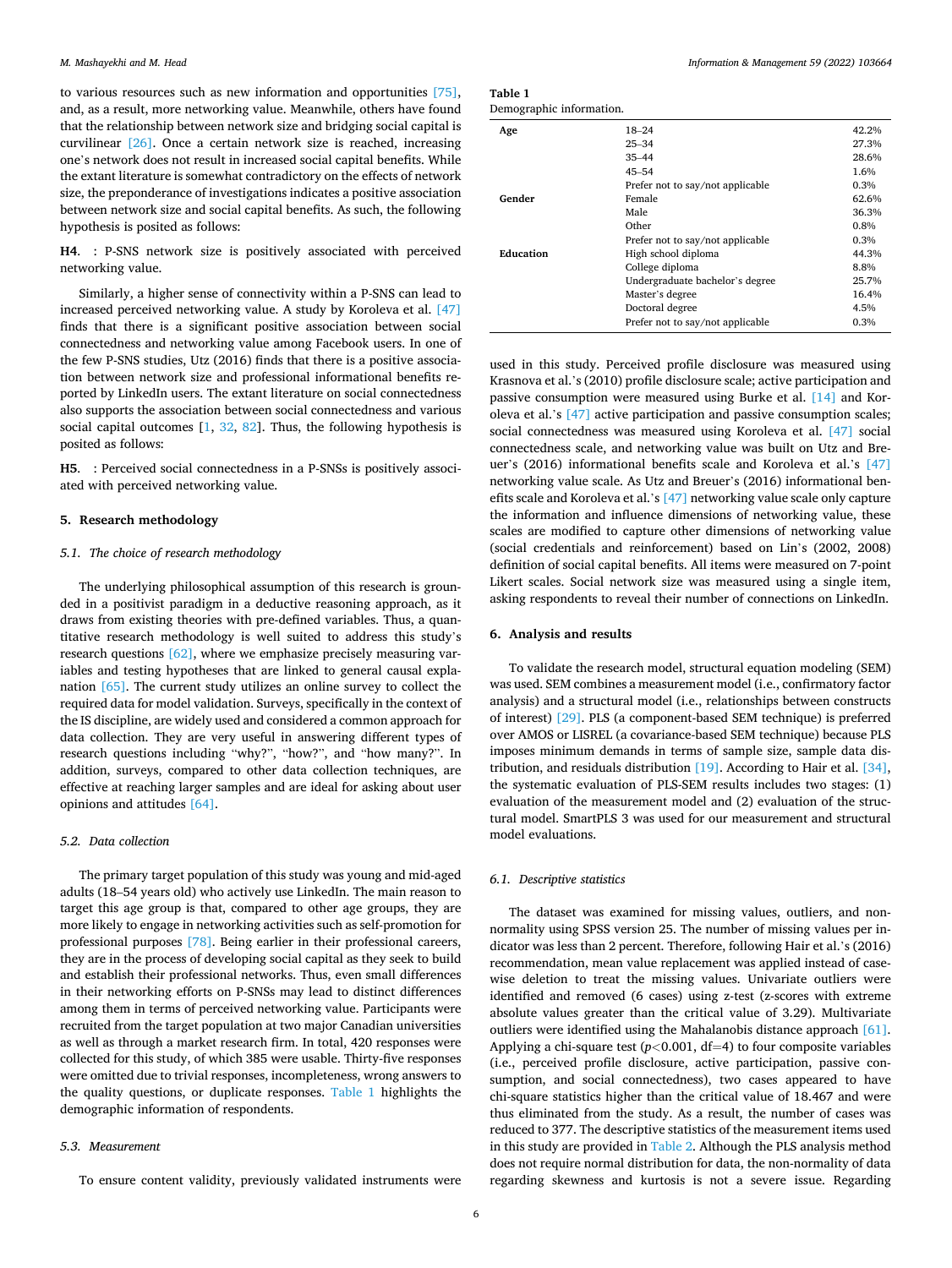#### <span id="page-6-0"></span>**Table 2**  Descriptive statistics.

|             | Missing      | Mean  | Median | Min | Max | Standard deviation | Kurtosis | Skewness |
|-------------|--------------|-------|--------|-----|-----|--------------------|----------|----------|
| Pro Dis 1   | $\mathbf{0}$ | 4.814 | 5.000  |     | 7   | 1.450              | $-0.060$ | $-0.690$ |
| Pro Dis 2   | $\mathbf{0}$ | 4.769 | 5.000  |     | 7   | 1.443              | $-0.086$ | $-0.671$ |
| Pro Dis 3   | $\Omega$     | 4.836 | 5.000  |     | 7   | 1.393              | 0.165    | $-0.726$ |
| Pro Dis 4   | $\mathbf{0}$ | 5.233 | 5.000  |     | 7   | 1.329              | 1.114    | $-1.062$ |
| S Netw      | $\mathbf{0}$ | 3.568 | 3.000  |     | 9   | 2.721              | $-0.658$ | 0.838    |
| Soc Con 1   | $\mathbf{0}$ | 4.095 | 4.000  |     | 7   | 1.593              | $-0.894$ | $-0.157$ |
| Soc Con 2   | 0            | 4.358 | 5.000  |     | 7   | 1.530              | $-0.636$ | $-0.394$ |
| Soc Con 3   | $\mathbf{0}$ | 4.745 | 5.000  |     | 7   | 1.451              | $-0.256$ | $-0.617$ |
| Soc Con 4   | 0            | 4.204 | 4.000  |     | 7   | 1.575              | $-0.844$ | $-0.173$ |
| Soc Con 5   | $\mathbf{0}$ | 4.143 | 4.000  |     | 7   | 1.601              | $-0.853$ | $-0.161$ |
| Soc Con 6   | $\Omega$     | 3.952 | 4.000  |     | 7   | 1.598              | $-0.862$ | 0.051    |
| A Partici 1 | $\mathbf{0}$ | 2.300 | 1.500  |     | 7   | 1.599              | 0.824    | 1.321    |
| A Partici 2 | 0            | 2.261 | 1.500  |     | 7   | 1.541              | 1.205    | 1.398    |
| A Partici 3 | $\mathbf{0}$ | 3.387 | 3.000  |     | 7   | 1.858              | $-1.070$ | 0.308    |
| P_Consum_1  | $\mathbf{0}$ | 3.666 | 3.000  |     | 7   | 1.851              | $-1.044$ | 0.235    |
| P Consum 2  | $\mathbf{0}$ | 4.220 | 4.000  |     | 7   | 1.889              | $-1.114$ | $-0.104$ |
| P_Consum_3  | $\mathbf{0}$ | 3.883 | 4.000  |     | 7   | 1.860              | $-1.150$ | 0.037    |
| V_Netw_1    | $\mathbf{0}$ | 5.164 | 5.000  |     | 7   | 1.505              | 0.524    | $-0.981$ |
| V_Netw_2    | 0            | 4.912 | 5.000  |     | 7   | 1.549              | $-0.016$ | $-0.804$ |
| V_Netw_3    | $\mathbf{0}$ | 4.379 | 5.000  |     | 7   | 1.474              | $-0.173$ | $-0.552$ |
| V_Netw_4    | 0            | 4.491 | 5.000  |     | 7   | 1.511              | $-0.033$ | $-0.604$ |
| V_Netw_5    | $\mathbf{0}$ | 4.708 | 5.000  |     | 7   | 1.529              | 0.111    | $-0.746$ |
| V_Netw_6    | $\mathbf{0}$ | 5.080 | 5.000  |     | 7   | 1.240              | 1.151    | $-0.805$ |

Abbreviations: A\_Partici = active participation; P\_Consum = passive consumption; Pro\_Dis = perceived profile disclosure; S\_Netw = network size; Soc\_Con = perceived social connectedness; V Netw = perceived networking value.

skewness and kurtosis, values should ideally be within −1 and +1. Most indicators are within this range with the exception of A\_Partici\_1, A\_Partici\_2, and Pro\_Dis\_4, all three P-Consum indicators, and V\_Netw\_6. These are not considered substantial departures from normality (according to [\[96\]\)](#page-12-0), and, as such, these indicators are retained.

## *6.2. Evaluation of the measurement model*

Based on Hair et al.'s (2016) guideline, the validation of the measurement model includes Cronbach's alpha and composite reliability to evaluate internal consistency, individual indicator reliability, and average variance extracted (AVE) to evaluate convergent validity, crossloadings, the Fornell-Larcker criterion, and the heterotrait-monotrait ratio (HTMT) of the correlations to assess discriminant validity. All constructs passed the threshold value of 0.6 for Cronbach's alpha and composite reliability [\[34\].](#page-11-0) Convergent validity was assessed via items' outer loadings, indicators' reliability, and AVE. Except for V\_Netw\_1, all items passed the threshold value of 0.7 for outer loading, 0.5 for indicator's reliability, and 0.5 for AVE [\[34\]](#page-11-0). Regarding V\_Netw\_1 ("I receive information about job opportunities from my LinkedIn connections/groups"), in line with the guideline proposed by Hair et al. [\[34\]](#page-11-0), this item was retained for two reasons: first, removing this item does not lead to an increase to composite reliability, and second, it is believed that removal of this item weakens the content validity of the associated construct (networking value). Finally, the measurement model was tested in terms of discriminant validity. Tables 3 to [6](#page-7-0) show the results of items' cross-loadings, Fornell-Larcker criterion, convergent validity (outer loadings, indicator reliability, and AVE), and HTMT. As observed from the tables, each indicator's outer loading on its associated construct is greater than its loadings on other constructs (Table 3). In addition, the square root of each construct's AVE is greater than its highest correlation with any other construct (Table 4), and the AVE of all constructs is greater than 0.5 ([Table 5](#page-7-0)). The final and most critical assessment of discriminant validity is HTMT as it has been shown to more accurately detect a lack of discriminant validity in variance-based SEM [\[37\]](#page-11-0). Considering the various criterion and statistical test approaches, Henseler et al. [\[37\]](#page-11-0) conclude that the 0.85 criterion approach is the most conservative and best at detecting discriminant validity problems. As shown in [Table 6,](#page-7-0) all HTMT values are lower than the threshold value of 0.85, providing confidence that the

| Table 3                                         |  |
|-------------------------------------------------|--|
| Discriminant validity results (cross-loadings). |  |

|             | A Partici | P_Consum | Pro Disc | Soc_Con | Val Netw |
|-------------|-----------|----------|----------|---------|----------|
| A Partici 1 | 0.936     | 0.544    | 0.350    | 0.550   | 0.477    |
| A Partici 2 | 0.908     | 0.500    | 0.351    | 0.540   | 0.486    |
| A Partici 3 | 0.861     | 0.744    | 0.393    | 0.497   | 0.547    |
| P Consum 1  | 0.644     | 0.933    | 0.338    | 0.574   | 0.550    |
| P Consum 2  | 0.588     | 0.941    | 0.327    | 0.433   | 0.519    |
| P Consum 3  | 0.622     | 0.944    | 0.309    | 0.499   | 0.531    |
| Pro Dis 1   | 0.376     | 0.313    | 0.916    | 0.409   | 0.444    |
| Pro Dis 2   | 0.385     | 0.330    | 0.926    | 0.443   | 0.440    |
| Pro Dis 3   | 0.382     | 0.306    | 0.914    | 0.454   | 0.445    |
| Pro Dis 4   | 0.323     | 0.309    | 0.875    | 0.399   | 0.388    |
| Soc Con 1   | 0.465     | 0.381    | 0.381    | 0.831   | 0.523    |
| Soc Con 2   | 0.497     | 0.505    | 0.406    | 0.874   | 0.621    |
| Soc Con 3   | 0.413     | 0.455    | 0.472    | 0.777   | 0.545    |
| Soc Con 4   | 0.541     | 0.484    | 0.408    | 0.917   | 0.574    |
| Soc Con 5   | 0.560     | 0.495    | 0.399    | 0.912   | 0.573    |
| Soc Con 6   | 0.578     | 0.484    | 0.388    | 0.901   | 0.559    |
| V Netw 1    | 0.312     | 0.374    | 0.359    | 0.326   | 0.689    |
| V Netw 2    | 0.384     | 0.437    | 0.366    | 0.446   | 0.737    |
| V Netw 3    | 0.500     | 0.456    | 0.377    | 0.634   | 0.821    |
| V Netw 4    | 0.457     | 0.409    | 0.375    | 0.521   | 0.810    |
| V Netw 5    | 0.430     | 0.449    | 0.343    | 0.511   | 0.804    |
| V Netw 6    | 0.437     | 0.485    | 0.367    | 0.480   | 0.723    |

Abbreviations: A\_Partici = active participation;  $P_{\text{S}}$  Consum = passive consumption; Pro\_Dis = perceived profile disclosure; Soc\_Con = perceived social connectedness; V\_Netw = perceived networking value.

| ١e<br>anı |  |
|-----------|--|
|-----------|--|

Discriminant validity results (Fornell-Larcker criterion).

|                       | A Partici      | P Consum       | Pro Disc       | Soc Con | Val Netw |
|-----------------------|----------------|----------------|----------------|---------|----------|
| A Partici<br>P Consum | 0.902<br>0.660 | 0.939          |                |         |          |
| Pro Disc<br>Soc Con   | 0.404<br>0.587 | 0.346<br>0.540 | 0.908<br>0.470 | 0.870   |          |
| Val Netw              | 0.558          | 0.569          | 0.473          | 0.651   | 0.766    |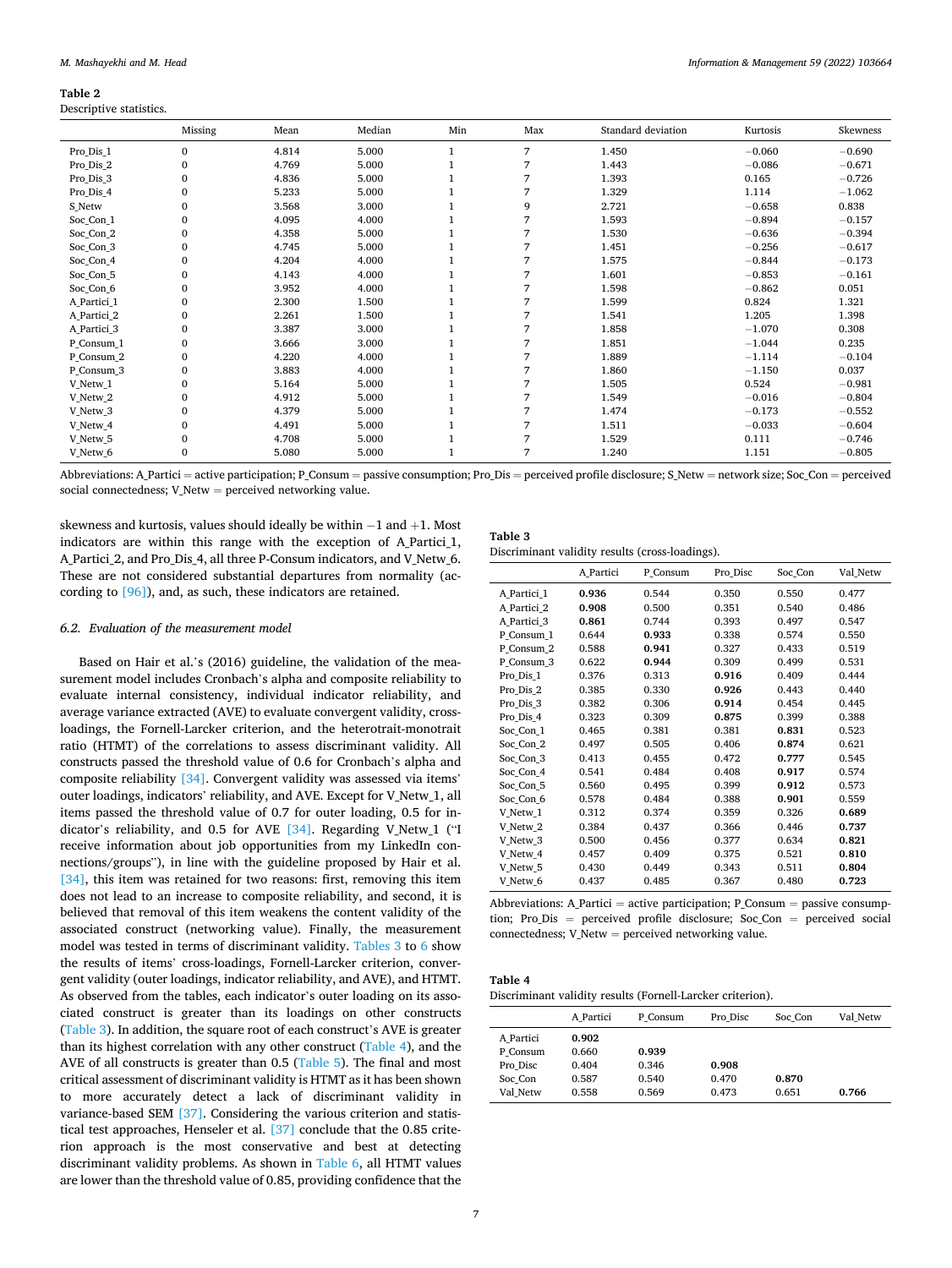#### <span id="page-7-0"></span>**Table 5**

Convergent validity results.

|                     | Outer loadings<br>> 0.7 | Indicator reliability<br>> 0.5 | <b>AVE</b><br>> 0.5 |
|---------------------|-------------------------|--------------------------------|---------------------|
| A Partici 1         | 0.936                   | 0.876                          | 0.814               |
| A Partici 2         | 0.908                   | 0.824                          |                     |
| A Partici 3         | 0.861                   | 0.741                          |                     |
| P Consum 1          | 0.933                   | 0.870                          | 0.882               |
| P Consum 2          | 0.941                   | 0.885                          |                     |
| P Consum 3          | 0.944                   | 0.891                          |                     |
| Pro Dis 1           | 0.916                   | 0.839                          | 0.825               |
| Pro Dis 2           | 0.926                   | 0.857                          |                     |
| Pro Dis 3           | 0.914                   | 0.835                          |                     |
| Pro Dis 4           | 0.875                   | 0.766                          |                     |
| Soc Con 1           | 0.831                   | 0.691                          | 0.757               |
| Soc Con 2           | 0.874                   | 0.764                          |                     |
| Soc Con 3           | 0.777                   | 0.604                          |                     |
| Soc Con 4           | 0.917                   | 0.841                          |                     |
| Soc Con 5           | 0.912                   | 0.832                          |                     |
| Soc Con 6           | 0.901                   | 0.812                          |                     |
| V Netw 1*           | 0.694                   | 0.481                          | 0.586               |
| V Netw 2            | 0.737                   | 0.543                          |                     |
| V Netw 3            | 0.821                   | 0.674                          |                     |
| V Netw 4            | 0.810                   | 0.656                          |                     |
| V Netw <sub>5</sub> | 0.804                   | 0.646                          |                     |
| V Netw 6            | 0.723                   | 0.523                          |                     |
|                     |                         |                                |                     |

**Table 6** 

Discriminant validity results (HTMT).

|           | A Partici | P Consum | Pro Disc | Soc Con | Val Netw |
|-----------|-----------|----------|----------|---------|----------|
| A Partici |           |          |          |         |          |
| P Consum  | 0.725     |          |          |         |          |
| Pro Disc  | 0.445     | 0.371    |          |         |          |
| Soc Con   | 0.644     | 0.57     | 0.505    |         |          |
| Val Netw  | 0.629     | 0.632    | 0.531    | 0.707   |          |

constructs used in this study were distinct.

### *6.3. Evaluation of structural model*

Based on Hair et al.'s (2016) guideline, evaluating a PLS-SEM structural model involves assessing the structural model for collinearity issues, coefficients of determination ( $R^2$  values), and the size and the significance of the path coefficients. To assess collinearity, the following sets of predictor constructs are assessed: (1) active participation, passive consumption, and perceived profile disclosure as predictors of network size and perceived social connectedness; (2) network size and perceived social connectedness as predictors of perceived networking value. As shown in [Table 7](#page-8-0), all VIF values are clearly below the threshold of 5 [\[34\].](#page-11-0) Therefore, it can be concluded that collinearity among the predictor constructs is not a critical issue in the structural model.

[Fig. 2](#page-8-0) shows the results of  $R^2$  values of endogenous variables. Following the Hair et al. [\[34\]](#page-11-0) guideline, the  $R^2$  value of Netw S (0.240) can be considered weak, whereas the  $R^2$  values of Soc<sub>\_</sub>Con (0.474) and Val\_Netw (0.459) are rather moderate. To determine the path coefficients and whether the relationships in the structural model are significant, the bootstrapping procedure was used. Using a bootstrapping procedure with 5000 samples, as shown in [Fig. 2,](#page-8-0) all paths except for active participation  $\rightarrow$  network size and network size  $\rightarrow$ perceived networking value are significant.

There are four main findings from our results: (1) P-SNS users' actions (perceived profile disclosure, active participation, and passive consumption) have significant positive effects on perceived social connectedness (H1a, H1b, and H1c supported); (2) perceived social connectedness on P-SNSs has a significant positive effect on perceived networking value on these sites (H4 supported); (3) while perceived profile disclosure and passive consumption have significant positive effects on network size (H1b and H3b supported), active participation

does not influence network size (H2b not supported); and (4) network size on P-SNSs does not have a significant effect on perceived networking value (H5 not supported). In sum, the more individuals perform various actions on P-SNSs, the more they perceive networking value if they feel connected to their networks on these sites. Also, while P-SNS users' actions such as profile disclosure and passive consumption can lead to increased network size, a larger network size does not necessarily lead to increased perceived networking value.

## *6.4. Common method bias*

To assess the potential impact of common method bias in this research, a procedure proposed by Kock (2015) was followed. Through this procedure, we calculated variance inflation factors (VIFs) for all latent variables in the model. All VIF values are less than the recommended threshold of 3.3, indicating that common method bias did not impact this investigation.

## **7. Discussion**

This research results show that active participation, followed by passive consumption and perceived profile disclosure, has significant positive effects on perceived social connectedness. These findings are supported by the extant literature [[32,](#page-11-0) [46, 59](#page-11-0)] which indicates that individuals primarily engage with SNSs through active participation (e.g., like, comment, post/share, etc.) or passive consumption (e.g., follow the news of connections, look through their newsfeed, etc.) to maintain their relationships with others in their social networks [[27,](#page-11-0) [91\]](#page-12-0). This leads to specific relational outcomes such as perceived relational closeness [\[12](#page-11-0), [27,](#page-11-0) [47,](#page-11-0) [93](#page-12-0)]. Relational closeness can be enhanced as people continue engaging with SNSs [\[93\].](#page-12-0) An increased sense of relational closeness can eventually lead to enhancing the quality of relationships between individuals and their social network by creating feelings of connection or belongingness toward others in the network [\[63](#page-11-0), [93\]](#page-12-0). This feeling of connection, according to Lin [\[56\],](#page-11-0) is the outset layer of a social tie, which can serve as a basis for developing other layers of a social tie such as bonding [\[43\]](#page-11-0).

This research also shows that while both active participation and passive consumption had very significant effects on perceived social connectedness  $(p<0.001)$ , the path coefficient was higher for active participation. An individual's active participation in SNSs (through liking, commenting, or sharing others' posts) can be perceived as signal of attention. Gaining awareness and attention from others in a network strengthens reciprocal relationships and, as a result, creates a sense of connectivity [\[23](#page-11-0), [27\]](#page-11-0). In contrast, passive consumption cannot create such an environment as it does not establish reciprocity [\[3\].](#page-10-0) Therefore, although still significant, the effect of passive consumption on perceived social connectedness may be more limited to the extent to which it can create relational closeness between a user and its network, as described earlier.

Based on the results of this research, perceived profile disclosure also positively affects perceived social connectedness. Users' perceived profile disclosure on SNSs is dependent on them disclosing personal and professional information through profile fields of their account. Increasing the depth and breadth of information shared via SNS profile fields can positively affect perceived social connectedness toward one's network in two ways. First, network members become more trusting of each other as they can establish more common grounds with each other. This enhanced trust, in turn, can facilitate relationship development and increase the feeling of connection among network members [\[83\].](#page-12-0) This can help explain why YouTube users tend to report lower levels of social connectedness than Facebook users. Profile features in YouTube, compared to Facebook, are limited and may not be sufficient for establishing trust and social connectedness [\[3\].](#page-10-0)

Second, disclosing more personal and professional information on SNSs may increase users' engagement with these sites (e.g., spending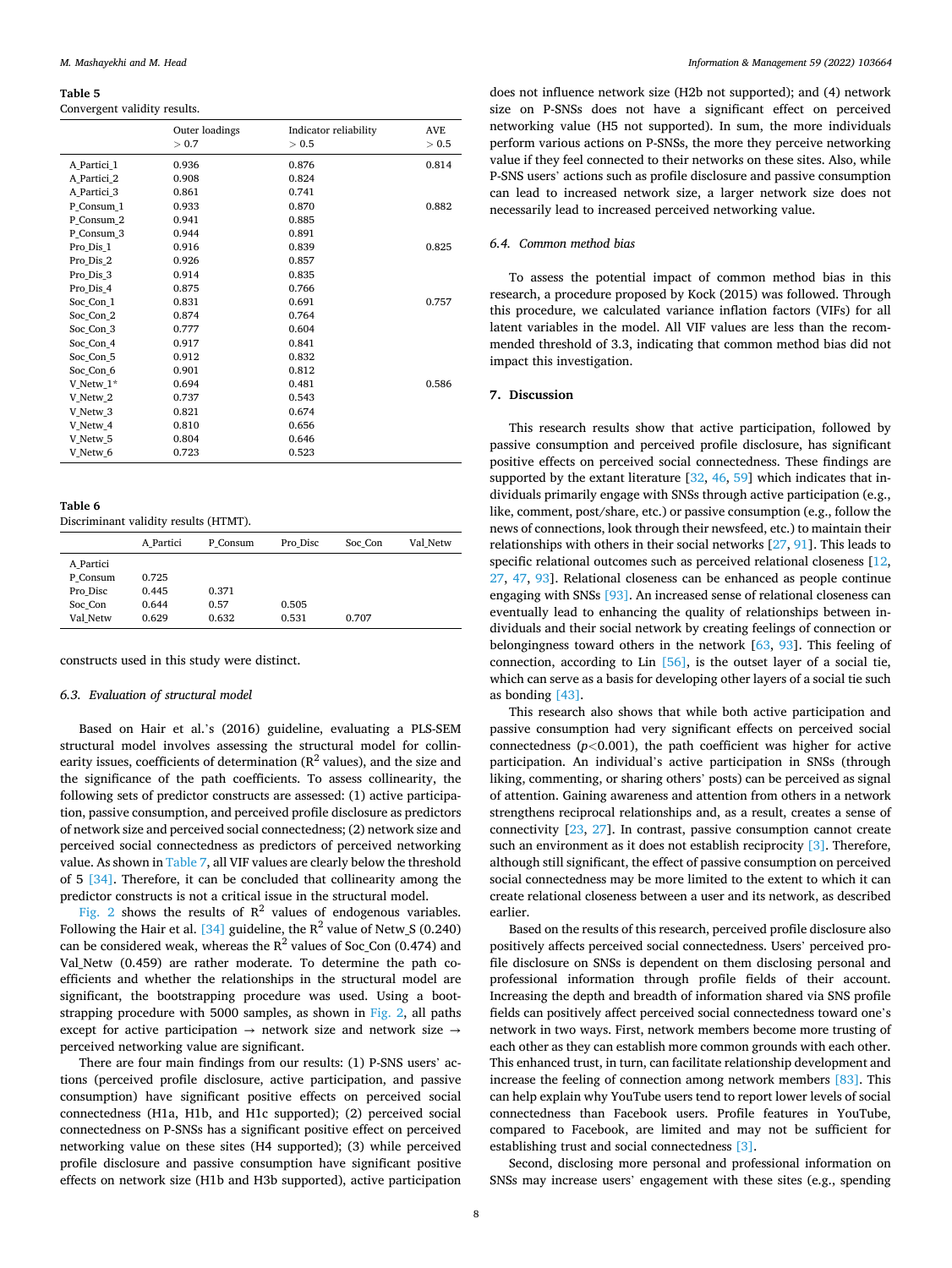#### <span id="page-8-0"></span>**Table 7**

Collinearity assessment of the structural model (VIF).

|           | A Partici | Netw <sub>S</sub> | P Consum | Pro Disc | Soc_Con | Val Netw |
|-----------|-----------|-------------------|----------|----------|---------|----------|
| A_Partici |           | 2.040             |          |          | 2.040   |          |
| Netw_S    |           |                   |          |          |         | 1.192    |
| P_Consum  |           | 1.844             |          |          | 1.844   |          |
| Pro_Disc  |           | 1.344             |          |          | 1.344   |          |
| Soc_Con   |           |                   |          |          |         | 1.072    |
| Val_Netw  |           |                   |          |          |         |          |

Abbreviations: A Partici = active participation; P\_Consum = passive consumption; Pro Dis = perceived profile disclosure; Soc\_Con = perceived social connectedness; Val\_Netw = perceived networking value.



 $p$  + p < 0.1; \* p < .05; \*\* p < .01; \*\*\* p < .001; n.s. 'not significant'

**Fig. 2.** Path coefficients and significance levels in the structural model.

more time/effort in enhancing one's profile) and may result in increased interactions with other members (e.g., asking for recommendations, endorsing skills, etc.) [\[3\]](#page-10-0). However, SNS users do not update their profile information or ask for recommendations/endorsements as frequently as they actively participate (like, comment, or share a post) or passively consume (follow or read newsfeed) on these sites [\[27\]](#page-11-0). SNS users that wish to enhance their social connectedness should be mindful to reflect updates in their profiles in addition to other active and passive SNS activities since all these user actions are significantly linked to feelings of social connectedness.

This study found that perceived social connectedness on P-SNSs has a significant positive effect on perceived networking value on these sites. This is in line with the extant literature that supports the association between social connectedness and various social capital outcomes such as networking value, life satisfaction, etc. [[1](#page-10-0), [32](#page-11-0), [47](#page-11-0), [82](#page-12-0)]. Social connectedness represents one's overall perception of the quality of relationships with one's network. As a source of social capital, individuals' social connectedness to their network indicates the amount of support they feel that they can obtain from their network. This feeling can lead to the formation of deeper social ties and feelings of bonding with a network [\[56\].](#page-11-0) Even if individuals possess valuable resources in their networks, without a sense of connectedness, they are less likely to mobilize such resources and gain benefits from them. This, in turn, may lead to decreased engagement with these sites.

This research shows that while perceived profile disclosure and

passive consumption have significant positive effects on network size, active participation does not. It may seem surprising that one's active participation on SNSs does not affect one's network size because it is expected that the more SNS users actively engage in their online networks, the more they can expand their networks. To understand why this is not the case in this study, we need to understand how active participation may lead to an increased network size on SNS platforms. Active participation, as conceptualized in this study, includes three main actions: liking others' posts; commenting on others' posts; or sharing/ resharing posts on one's wall. In general, if one's active participation on an SNS is to lead to an increased network size, these actions must be seen by an extended network (connections of one's connections) resulting in connection requests from that extended network. From the three actions that define active participation, two of them (liking and commenting on others' posts) are not seen by extended networks. Users must share/ reshare a post and receive likes and comments on that post in order to broaden visibility to an extended network. This visibility can then result in connection requests that can expand one's network. In our research sample, approximately 80 percent of participants share a post almost monthly while less than 8 percent share a post weekly. The latter figure for the general LinkedIn population is only 1 percent [\[67\].](#page-11-0) This helps to explain our results as sharing a post on P-SNSs is not a frequent action, and other types of active participation such as liking and commenting have no or little effect on network size.

The mechanism through which one's network size is expanded is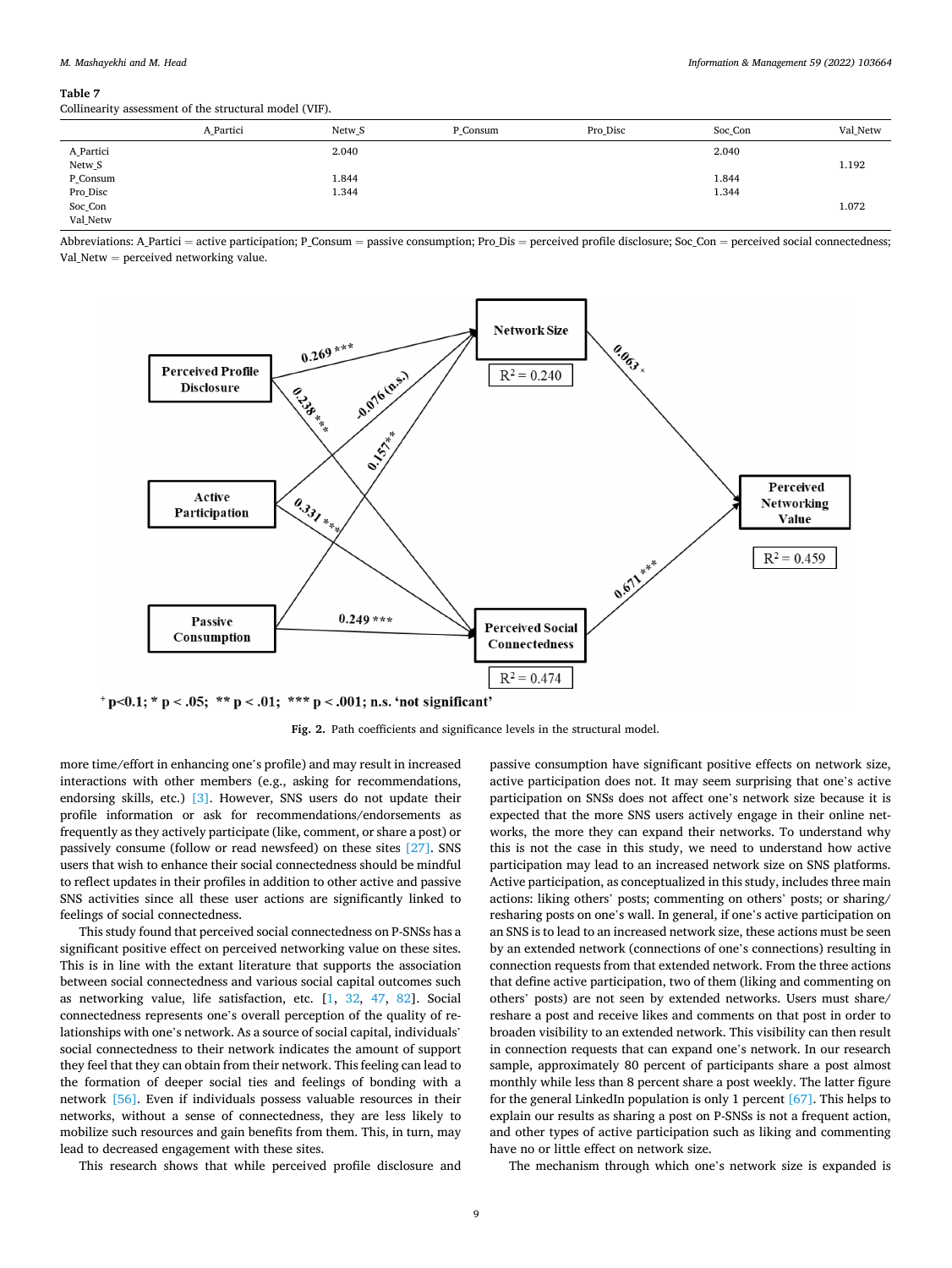different for passive consumption and profile disclosure. For passive consumption, SNS users read and follow others' posts, which may include posts from an extended network (given that they received likes and comments by one's connections). This may prompt the SNS user to send a connection request and, if accepted, result in a larger network size. In our research sample, approximately 60 percent of participants read, follow, or click on the content shared by connections every 2–3 weeks. Thus, the frequency of passive consumption is higher than that of active participation. This may explain why, unlike active participation, passive consumption significantly affects network size.

The way individuals can add new people to their network through their profile disclosure is completely different than that of active participation and passive consumption. On LinkedIn, the "People You May Know" feature suggests other members for connection based on profile similarity factors. As such, the more users disclose their personal and professional information on LinkedIn, the more suggestions they receive, regardless of how much time they spend following other people on LinkedIn.

Our results show that network size on SNSs does not have a significant effect on perceived networking value. While our hypothesis was not supported, it is important to note that the extant literature on the effect of network size on social capital outcomes is contradictory. While some studies such as Burke et al. [\[14\]](#page-11-0) and Utz (2016) found that network size positively affects bridging social capital on Facebook or professional informational benefits on LinkedIn, others found an inverted U-shape or no relationship between network size and social capital outcomes. For example, Ellison et al. [\[26\]](#page-11-0) found that the number of actual friends (as a percentage of total number of Facebook friends) has a significant effect on bridging social capital, but the effect diminishes above the range of 400–500 [\[26\].](#page-11-0) In a similar vein, Tang and Lee (3013) found that network size on Facebook does not significantly affect offline and online political participation. Instead, the quality of a social network in terms of higher network heterogeneity may have an impact on social capital outcomes [\[84\]](#page-12-0). In subsequent research on the effects of networking on LinkedIn, Utz [\[91\]](#page-12-0) found that only the total number of weak ties (not strong ties) is positively related to informational benefits [\[91\].](#page-12-0)

In this research, the perceived networking value was conceptualized based on four social capital benefits proposed by Lin [\[56\]](#page-11-0): information; influence; social credential; and reinforcement. In a post hoc analysis, we separated the information dimension from the other three social capital benefits. Interestingly, we found that network size did have a significant positive impact on the information dimension of social capital benefits, more so than social connectedness. This suggests that network size may have an impact on limited facets of network value. Overall, our findings on network size emphasize the complex nature of this variable's effect of social capital outcomes, warranting further investigation.

## **8. Research contributions and limitations**

This research on P-SNSs can be of interest and benefit to both academics in the discipline of IS as well as business practitioners. From a theoretical perspective, this research offers several contributions. First, P-SNSs, in general, are under-researched in IS. Therefore, by conducting this research on LinkedIn (one of the most widespread P-SNS platforms) and validating a model of social capital formation for the context of P-SNS, this research advances our knowledge of how individuals interact with these platforms. In addition to distinct differences in profile features on S-SNSs versus P-SNSs, these platforms differ in their nature of use which affects the social capital formation process. P-SNS users tend to have professionally driven motivations to engage on such sites rather than socializing with friends. Thus, expanding professional networks through self-promotion is a focus for P-SNSs users. This is even more important during a pandemic where traditional face-to-face networking is restricted and is expected to continue in a post-pandemic era where there will be more emphasis on working from home and online

professional networking [\[17](#page-11-0), [22\]](#page-11-0).

Second, while past studies (e.g., [\[25\]](#page-11-0)) have investigated the relationships between S-SNS users' specific activities and traditional bridging and bonding social capital, this research investigates the process (actions  $\rightarrow$  social capital sources  $\rightarrow$  social capital outcomes) by which actual social capital benefits are formed. Specifically, this study highlights the role of social capital sources. As such, this study helps to enhance the depth and breadth of our understanding of how social capital is formed in SNSs. To the best of our knowledge, this is the first study in the SNS context that investigated the role of one's profile in the social capital formation process, along with users' actions such as active participation and passive consumption. Thus, this study provides the opportunity to analyze the relative importance of each of these constructs in this process.

Third, as the use of P-SNSs for networking purposes has become widespread among professionals, $<sup>2</sup>$  the perception of gaining actual value</sup> from these sites becomes increasingly important. As with any information technology, predicting outcomes (networking value) are important to understanding how to efficiently and effectively use such technology (P-SNSs). By measuring perceived networking value as we defined it (job leads, social credentials, referrals, and recognition), this research helps us improve the efficiency and effectiveness of the social capital formation process on these sites. This becomes even more important in pandemic and post-pandemic eras as there will be increased emphasis and reliance on online networking and the perceptions of networking value.

Fourth, the extant literature on the effect of network size on social capital outcomes is contradictory. We believe our findings on the relationship between network size and perceived networking value is an important step toward revealing the effect of network size on social capital outcomes.

This study targets different audiences interested in extending their networks, such as job seekers, recruiters, policymakers, and SNS providers. The results of this research can help these audiences to better understand the process of social capital formation and, as a result, assist them in playing a more effective role in this process. As such, from a practical perspective, this research offers several contributions. First, according to Utz [\[91\],](#page-12-0) LinkedIn is widely used among professionals who engage in networking for various reasons. Additionally, senior students and fresh graduates can use P-SNSs to expand their social networks to help secure their first jobs. By understanding which factors significantly influence the social capital formation process on P-SNSs, this study can help such individuals to network more effectively and efficiently on these sites and, as a result, help them maximize the benefits they can gain from these sites. Second, as individuals place more emphasis on their online professional networking through P-SNSs, organizations can benefit from the enhanced profiles and activities of members by leveraging this rich data to find the best candidates to meet organizational goals. Third, the results of this study show that P-SNS platforms can potentially help people develop and accrue social capital more easily and at lower costs. As such, the results of this study can provide evidence for policymakers to emphasize the use of social media-based programs in federal and provincial employment services, such as career centers for the general public or welcome centers for new immigrants. Fourth, this research highlights the importance of one's profile and how it relates to specific benefits that P-SNS users can gain from these sites, such as social credentials and referrals. P-SNS providers can use the results of this study to help improve their networking services for their users. For example, from a design perspective, P-SNS providers can consider enhancing profile features to showcase social credentials of connections (which can enhance self-presentation affordances) and facilitating the referral process.

 $2$  LinkedIn, as the largest professionally oriented social network site, has around 310 million monthly active users [\[66\]](#page-11-0)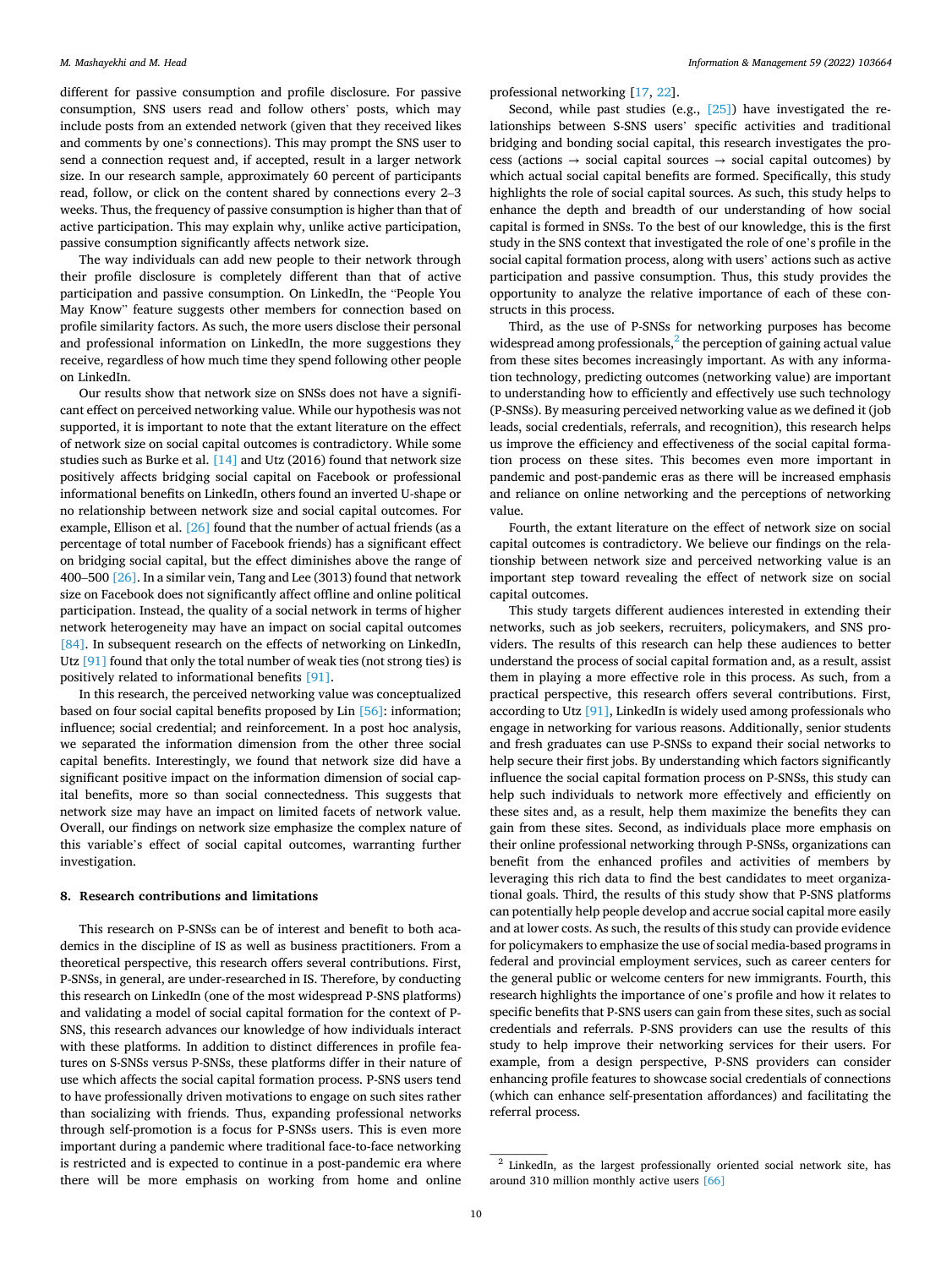<span id="page-10-0"></span>Any empirical investigation has its own limitations that should be considered. First, as this research study is cross-sectional, a definitive causal relationship between independent and dependent variables cannot be drawn. For example, it is ultimately unclear whether an increased sense of connectivity in SNS users is formed because they disclose more information on their profiles, or they disclose more information on their profiles because they feel more connected to their social network. However, previous longitudinal studies in this domain support the causality relationship between actions and social capital benefits [\[12](#page-11-0), [13](#page-11-0), [80](#page-11-0)]. Second, using self-reported and perception measures rather than actual behavior is another limitation of this study. Although analyses showed that common method bias is not likely to be an issue in this investigation, it may be more accurate to use server data for measuring users' actions (active participation and passive consumption). However, it is important to note that LinkedIn has recently limited researchers' access to users' server data.

## **9. Conclusion**

The main objective of this research was to propose and validate a model that explains the process by which individuals develop and accrue social capital through using P-SNSs such as LinkedIn. Survey results from 377 LinkedIn users revealed that (1) P-SNS users' actions (perceived profile disclosure, active participation, and passive consumption) have significant positive effects on perceived social connectedness; (2) perceived social connectedness on P-SNSs has a significant positive effect on perceived networking value on these sites; (3) perceived profile disclosure and passive consumption have significant positive effects on network size; (4) active participation does not have any effect on network size; and, finally, (5) network size on P-SNSs does not have a significant effect on perceived networking value.

While this research provides an important step in understanding the social capital formation process on P-SNSs, there are several interesting research questions that remain to be answered in this domain. One potential investigation is to use measures of network content such as network compositional quality along with network size (as a measure of network structure) to better understand the relative importance of network structure and content on the social capital formation process. Further, because of the importance of privacy settings in SNSs, it would be interesting to understand how users' choice of privacy settings affects the social capital formation process on these sites. Additionally, future work with longitudinal data could further our understanding of the directionality of key relationships in our research model.

## **CRediT author statement**

**Morteza Mashayekhi:** Conceptualization, Methodology, Investigation, Formal analysis, Writing – original draft

**Milena Head:** Supervision, Conceptualization, Writing - reviewing & editing, Funding acquisition

## **Appendix-1: Survey items**

| Construct*                     | Items                                                                                         |
|--------------------------------|-----------------------------------------------------------------------------------------------|
| Perceived profile              | <b>Pro Dis 1 - I</b> have a comprehensive profile on LinkedIn.                                |
| disclosure                     | Pro_Dis_2 - I have a detailed profile on LinkedIn.                                            |
|                                | <b>Pro Dis 3 - My profile tells a lot about me.</b>                                           |
|                                | Pro Dis 4 - From my LinkedIn profile it would be easy to find out my skills and competencies. |
| Active participation           | A Partici 1- Commenting on posts                                                              |
|                                | A_Partici_2- Share something on your wall                                                     |
|                                | A Partici 3- Like what connections post.                                                      |
| Passive consumption            | P Consum 1- Follow the news of your connections.                                              |
|                                | P_Consum_2- Look through the newsfeed.                                                        |
|                                | P Consum 3- Click on the content shared by connections.                                       |
| Network size                   | How many first-level connections do you currently have on LinkedIn?                           |
| Perceived social connectedness | Soc_Con_1- Feel close to the people in my connection list.                                    |
|                                | Soc Con 2- Have a feeling of being connected to others.                                       |
|                                | Soc Con 3- I am updated about my connections.                                                 |
|                                | Soc_Con_4- Stay in touch with my connections.                                                 |
|                                | Soc_Con_5- Keep contact with the people in my connection list.                                |
|                                | Soc_Con_6- Interact with my connections more                                                  |
| Perceived networking value     | V Netw 1- I receive information about job opportunities from my LinkedIn connections/groups   |
|                                | V Netw 2- I get information about job market from my LinkedIn connections/groups              |
|                                | V Netw 3- Through my network connections on LinkedIn I can get easily valuable referrals.     |
|                                | V Netw 4- My LinkedIn connections elevate my social credentials in my field of work.          |
|                                | V Netw 5- Some of my LinkedIn connections/groups boost my identity and recognition.           |
|                                | V Netw 6- Information shared by my LinkedIn connections/groups is sufficiently timely.        |

\* All construct items were measured on a 7-point Likert scale, with the exception of network size.

## **References**

- [1] [D. Ahn, D. Shin, Is the social use of media for seeking connectedness or for avoiding](http://refhub.elsevier.com/S0378-7206(22)00074-X/sbref0001)  [social isolation? Mechanisms underlying media use and subjective well-being,](http://refhub.elsevier.com/S0378-7206(22)00074-X/sbref0001) [Comput. Human Behav. 29 \(6\) \(2013\) 2453](http://refhub.elsevier.com/S0378-7206(22)00074-X/sbref0001)–2462.
- [2] [M. Akdere, Social capital theory and implications for human resource](http://refhub.elsevier.com/S0378-7206(22)00074-X/sbref0002)  [development, Singap. Manag. Rev. 27 \(2\) \(2005\) 1](http://refhub.elsevier.com/S0378-7206(22)00074-X/sbref0002)–25.
- [3] [T. Alloway, R. Alloway, The impact of engagement with social networking sites](http://refhub.elsevier.com/S0378-7206(22)00074-X/sbref0003)  [\(SNSs\) on cognitive skills, Comput. Human Behav. 28 \(5\) \(2012\) 1748](http://refhub.elsevier.com/S0378-7206(22)00074-X/sbref0003)–1754.
- [4] [T. Alloway, J. Horton, R. Alloway, C. Dawson, Social networking sites and](http://refhub.elsevier.com/S0378-7206(22)00074-X/sbref0004)  [cognitive abilities: do they make you smarter? Comput. Educ. 63 \(2013\) 10](http://refhub.elsevier.com/S0378-7206(22)00074-X/sbref0004)–16.
- [5] Atkin, R. (1977). Combinatorial Connectivities in Social Systems: an application of simplicial complex structures to the study of large organizations. In *Birkhauser* (Vol. 34).
- [6] [G. Blank, C. Lutz, The social structuration of six major social media platforms in the](http://refhub.elsevier.com/S0378-7206(22)00074-X/sbref0006)  [United Kingdom: facebook, LinkedIn, Twitter, Instagram, Google](http://refhub.elsevier.com/S0378-7206(22)00074-X/sbref0006)+ and Pinterest, [in: Proceedings of the 7th 2016 International Conference on Social Media](http://refhub.elsevier.com/S0378-7206(22)00074-X/sbref0006) & Society [8, ACM, 2016.](http://refhub.elsevier.com/S0378-7206(22)00074-X/sbref0006)
- [7] [S. Borgatti, D. Halgin, On network theory, Organ. Sci. 22 \(5\) \(2011\) 1168](http://refhub.elsevier.com/S0378-7206(22)00074-X/sbref0007)–1181.
- [8] [S. Borgatti, A. Mehra, D.J. Brass, G. Labianca, Network analysis in the social](http://refhub.elsevier.com/S0378-7206(22)00074-X/sbref0008)  [sciences, Science 323 \(5916\) \(2009\) 892](http://refhub.elsevier.com/S0378-7206(22)00074-X/sbref0008)–895.
- [10] [D. Boyd, Social Network Sites as Networked Publics: affordances, Dynamics, and](http://refhub.elsevier.com/S0378-7206(22)00074-X/sbref0010)  [Implications, in: Z. Papacharissi \(Ed.\), Networked Self: Identity, Community, and](http://refhub.elsevier.com/S0378-7206(22)00074-X/sbref0010)  [Culture on Social Network Sites, Routledge, New York, 2010, pp. 39](http://refhub.elsevier.com/S0378-7206(22)00074-X/sbref0010)–58.
- [11] [D. Boyd, N. Ellison, Social network sites: definition, history, and scholarship,](http://refhub.elsevier.com/S0378-7206(22)00074-X/sbref0011)  [J. Comput.-Mediat. Commun. 13 \(1\) \(2008\) 210](http://refhub.elsevier.com/S0378-7206(22)00074-X/sbref0011)–230.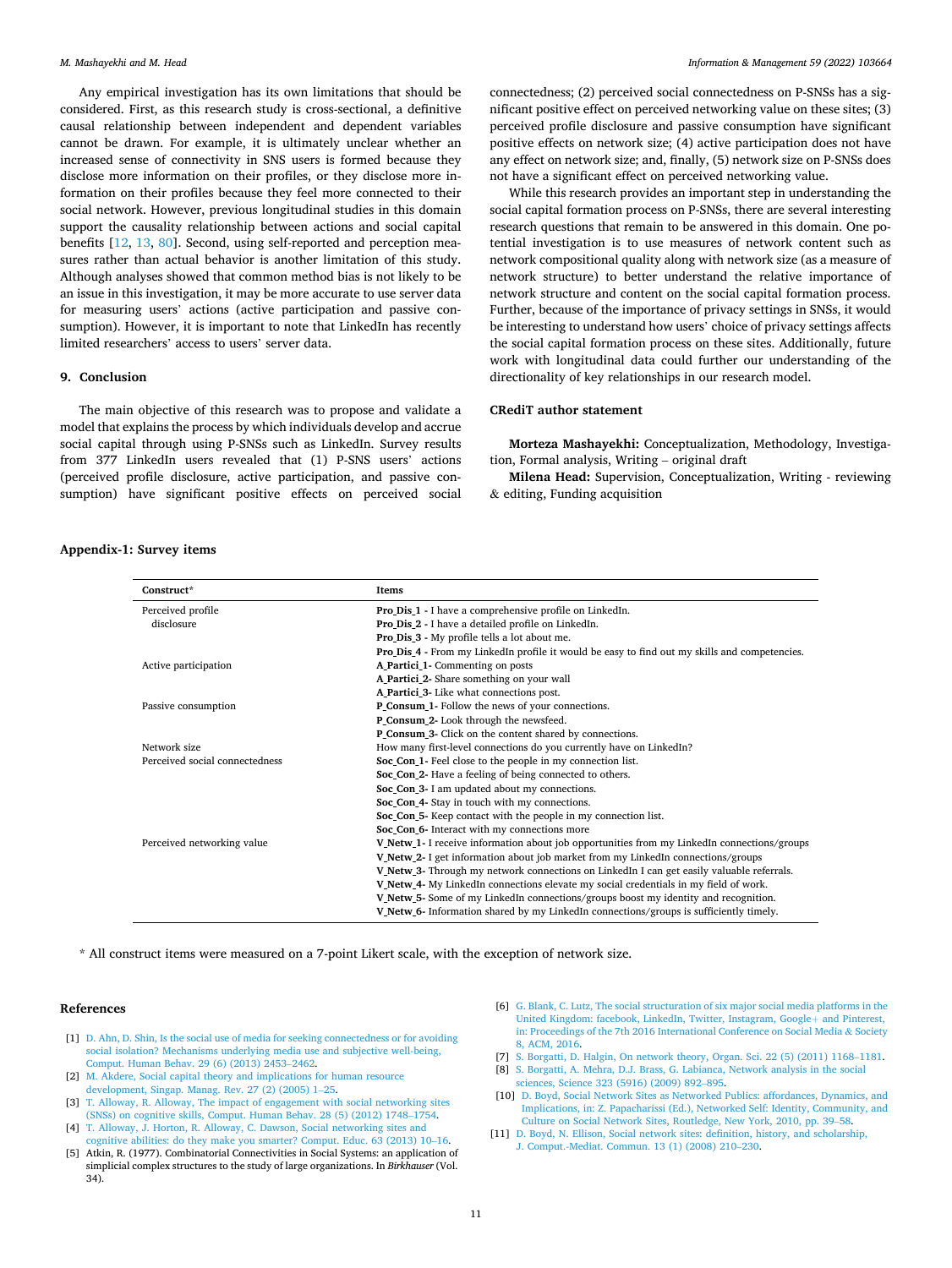#### <span id="page-11-0"></span>*M. Mashayekhi and M. Head*

- [12] [M. Burke, R. Kraut, Growing closer on Facebook: changes in tie strength through](http://refhub.elsevier.com/S0378-7206(22)00074-X/sbref0012)  [social network site use, in: Proceedings of the SIGCHI Conference on Human](http://refhub.elsevier.com/S0378-7206(22)00074-X/sbref0012) [Factors in Computing Systems, ACM, 2014, pp. 4187](http://refhub.elsevier.com/S0378-7206(22)00074-X/sbref0012)–4196.
- [13] [M. Burke, R. Kraut, C. Marlow, Social capital on facebook: differentiating uses and](http://refhub.elsevier.com/S0378-7206(22)00074-X/sbref0013)  [users, in: Proceedings of the SIGCHI Conference on Human Factors in Computing](http://refhub.elsevier.com/S0378-7206(22)00074-X/sbref0013) [Systems, ACM Press, New York, New York, USA, 2011, pp. 571](http://refhub.elsevier.com/S0378-7206(22)00074-X/sbref0013)–580.
- [14] [M. Burke, C. Marlow, T. Lento, Social network activity and social well-being, in:](http://refhub.elsevier.com/S0378-7206(22)00074-X/sbref0014) [Proceedings of the SIGCHI Conference on Human Factors in Computing Systems,](http://refhub.elsevier.com/S0378-7206(22)00074-X/sbref0014) [ACM, 2010, pp. 1909](http://refhub.elsevier.com/S0378-7206(22)00074-X/sbref0014)–1912.
- [15] Burt, R. (2012). Structural Holes [1992]. In *Contemp. Sociol. Theory*.
- R.S. Burt, Structural holes: The social Structure of Competition, Harvard University [Press, Cambridge, MA, 1992](http://refhub.elsevier.com/S0378-7206(22)00074-X/sbref0016).
- [17] [P. Campbell, Rethinking professional collaboration and agency in a post-pandemic](http://refhub.elsevier.com/S0378-7206(22)00074-X/sbref0017)  [era, J. Prof. Cap. Community \(2020\).](http://refhub.elsevier.com/S0378-7206(22)00074-X/sbref0017)
- [18] [S. Caplan, D. Williams, N. Yee, Problematic Internet use and psychosocial well](http://refhub.elsevier.com/S0378-7206(22)00074-X/sbref0018)[being among MMO players, Comput. Human Behav. 25 \(6\) \(2009\) 1312](http://refhub.elsevier.com/S0378-7206(22)00074-X/sbref0018)–1319.
- [19] [W. Chin, The partial least squares approach to structural equation modeling,](http://refhub.elsevier.com/S0378-7206(22)00074-X/sbref0019) [Modern Methods for Business Research 295 \(2\) \(1998\) 295](http://refhub.elsevier.com/S0378-7206(22)00074-X/sbref0019)–336.
- [20] J. Coleman, Social capital in the creation of human capital, Am. J. Sociol. 94 [\(1988\) S95](http://refhub.elsevier.com/S0378-7206(22)00074-X/sbref0020)–S120.
- [21] [J. Coleman, Foundations of Social Theory, Harvard University Press, Cambridge,](http://refhub.elsevier.com/S0378-7206(22)00074-X/sbref0021) [MA, 1990](http://refhub.elsevier.com/S0378-7206(22)00074-X/sbref0021).
- [22] R. De'[, N. Pandey, A Pal, Impact of digital surge during Covid-19 pandemic: a](http://refhub.elsevier.com/S0378-7206(22)00074-X/sbref0022)  iewpoint on research and practice, Int. J. Inf. Manage. (2020), 102171.
- [23] A.K. Dey, E. de Guzman, From awareness to connectedness, in: Proceedings of the SIGCHI Conference on Human Factors in Computing Systems - CHI '06 899, 2006, [https://doi.org/10.1145/1124772.1124905.](https://doi.org/10.1145/1124772.1124905)
- [24] [N. Ellison, Facebook use on campus: a social capital perspective on social network](http://refhub.elsevier.com/S0378-7206(22)00074-X/sbref0024)  [sites, in: ECAR Symposium, Boca Raton, FL, 2007](http://refhub.elsevier.com/S0378-7206(22)00074-X/sbref0024).
- [25] N. Ellison, R. Gray, C. Lampe, A. Fiore, Social Capital and Resource Requests On acebook, New Media & [Society, 2014, 1461444814.](http://refhub.elsevier.com/S0378-7206(22)00074-X/sbref0025)
- [26] Ellison, N., Steinfield, C., & Lampe, C. (2011). Connection strategies: social capital implications of Facebook-enabled communication practices. *New Media & Society*, 13(6), 873–892. https://doi.org/1461444810385389.
- [27] [N. Ellison, J. Vitak, Social network site affordances and their relationship to social](http://refhub.elsevier.com/S0378-7206(22)00074-X/sbref0027)  [capital processes, in: S. Sundar \(Ed.\), The Handbook of Psychology of](http://refhub.elsevier.com/S0378-7206(22)00074-X/sbref0027) [Communication Technology, 2015, pp. 205](http://refhub.elsevier.com/S0378-7206(22)00074-X/sbref0027)–227.
- [28] F. Fukuyama, Social Capital and Development: the Coming Agenda, SAIS Review 22 (1) (2002) 23, [https://doi.org/10.1353/sais.2002.0009.](https://doi.org/10.1353/sais.2002.0009)
- [29] [D. Gefen, D. Straub, M. Boudreau, Structural equation modeling and regression:](http://refhub.elsevier.com/S0378-7206(22)00074-X/sbref0029) [guidelines for research practice, Communications of the Association for](http://refhub.elsevier.com/S0378-7206(22)00074-X/sbref0029)  [Information Systems 4 \(1\) \(2000\). Article 7](http://refhub.elsevier.com/S0378-7206(22)00074-X/sbref0029).
- [30] Globalwebindex. (2020). *GWI Social Q1.2019*. Retrieved from [https://www.digit](https://www.digitalmarketingcommunity.com/researches/social-flagship-report-q1-2019/)  [almarketingcommunity.com/researches/social-flagship-report-q1-2019/.](https://www.digitalmarketingcommunity.com/researches/social-flagship-report-q1-2019/)
- [31] [M. Granovetter, The strength of weak ties, Am. J. Sociol. 78 \(6\) \(1973\) 1360](http://refhub.elsevier.com/S0378-7206(22)00074-X/sbref0031)–1380. [32] [R. Grieve, M. Indian, K. Witteveen, G. Tolan, J. Marrington, Face-to-face or](http://refhub.elsevier.com/S0378-7206(22)00074-X/sbref0032)
- [Facebook: can social connectedness be derived online? Comput. Human Behav. 29](http://refhub.elsevier.com/S0378-7206(22)00074-X/sbref0032)  [\(3\) \(2013\) 604](http://refhub.elsevier.com/S0378-7206(22)00074-X/sbref0032)–609.
- [33] R. Grieve, N. Kemp, Individual differences predicting social connectedness derived [from Facebook: some unexpected findings, Comput. Human Behav. 51 \(1\) \(2015\)](http://refhub.elsevier.com/S0378-7206(22)00074-X/sbref0033)  239–[243.](http://refhub.elsevier.com/S0378-7206(22)00074-X/sbref0033)
- [34] Hair, J.F., Hult, G.T.M., Ringle, C., & Sarstedt, M. (2016). *A primer on partial least squares structural equation modeling (PLS-SEM)*.
- [35] [D. Halpern, J. Gibbs, Social media as a catalyst for online deliberation? Exploring](http://refhub.elsevier.com/S0378-7206(22)00074-X/sbref0035)  [the affordances of Facebook and YouTube for political expression, Comput. Human](http://refhub.elsevier.com/S0378-7206(22)00074-X/sbref0035)  [Behav. 29 \(3\) \(2013\) 115](http://refhub.elsevier.com/S0378-7206(22)00074-X/sbref0035).
- [36] [M.H. Hansen, B. Yu, Model selection and the principle of minimum description](http://refhub.elsevier.com/S0378-7206(22)00074-X/sbref0036) [length, J. Am. Stat. Assoc. 96 \(454\) \(2001\) 746](http://refhub.elsevier.com/S0378-7206(22)00074-X/sbref0036)–774.
- [37] J. Henseler, C.M. Ringle, M. Sarstedt, A new criterion for assessing discriminant validity in variance-based structural equation modeling, Journal of the Academy of Marketing Science 43 (1) (2015) 115–135, [https://doi.org/10.1007/s11747-014-](https://doi.org/10.1007/s11747-014-0403-8) [0403-8](https://doi.org/10.1007/s11747-014-0403-8).
- [38] Hootsuite. (2020). *The Global State of Digital in 2019 Report*. Retrieved from https:// hootsuite.com/pages/digital-in-2019.
- [39] [S. Horng, C. Wu, How behaviors on social network sites and online social capital](http://refhub.elsevier.com/S0378-7206(22)00074-X/sbref0039)  [influence social commerce intentions, Information](http://refhub.elsevier.com/S0378-7206(22)00074-X/sbref0039) & Management (2019) 13.
- [40] G. Kane, M. Alavi, G. Labianca, What'[s different about social media networks? A](http://refhub.elsevier.com/S0378-7206(22)00074-X/sbref0040) [framework and research agenda, MIS Q. 38 \(1\) \(2014\) 275](http://refhub.elsevier.com/S0378-7206(22)00074-X/sbref0040)–304.
- [41] Kapoor, K.K., Tamilmani, K., Rana, N.P., Patil, P., Dwivedi, Y.K., & Nerur, S. (2018). Advances in Social Media Research: past, Present and Future. *Information Systems Frontiers*, 20(3), 531–558. https://doi.org/10.1007/S10796-017-9810-Y.
- [42] E. Karahanna, S.X. Xu, Y. Xu, N. Zhang, The needs-affordances-features perspective for the use of social media, MIS Quarterly: Management Information Systems 42 (3) (2018) 737–756, <https://doi.org/10.25300/MISQ/2018/11492>.
- [43] [I. Kawachi, S. Subramanian, D. Kim, Social capital and health. Social Capital and](http://refhub.elsevier.com/S0378-7206(22)00074-X/sbref0043) [Health, Springer, New York, 2008, pp. 1](http://refhub.elsevier.com/S0378-7206(22)00074-X/sbref0043)–26.
- [44] Khan, M.L. (2017). Social media engagement: what motivates user participation and consumption on YouTube?*Comput. Human Behav.*, 66, 236–247. https://doi. org/10.1016/J.CHB.2016.09.024.
- [45] [J.H. Kietzmann, K. Hermkens, I.P. McCarthy, B.S. Silvestre, Social media? Get](http://refhub.elsevier.com/S0378-7206(22)00074-X/sbref0045)  [serious! Understanding the functional building blocks of social media, Bus. Horiz.](http://refhub.elsevier.com/S0378-7206(22)00074-X/sbref0045)  [54 \(3\) \(2011\) 241](http://refhub.elsevier.com/S0378-7206(22)00074-X/sbref0045)–251.
- [46] F. Köbler, C. Riedl, C. Vetter, J. Leimeister, H. Krcmar, Social connectedness on [Facebook: an explorative study on status message usage, in: Americas Conference](http://refhub.elsevier.com/S0378-7206(22)00074-X/sbref0046)  [on Information Systems \(AMCIS\), 2010](http://refhub.elsevier.com/S0378-7206(22)00074-X/sbref0046).
- [47] [K. Koroleva, H. Krasnova, N. Veltri, O. Günther, It](http://refhub.elsevier.com/S0378-7206(22)00074-X/sbref0047)'s all about networking! [empirical investigation of social capital formation on social network sites, in:](http://refhub.elsevier.com/S0378-7206(22)00074-X/sbref0047)  [Proceedings of the International Conference on Information Systems, 2011](http://refhub.elsevier.com/S0378-7206(22)00074-X/sbref0047).
- [48] K.K.Y. Kuan, K.L. Hui, P. Prasarnphanich, H.Y. Lai, What Makes a Review Voted? An Empirical Investigation of Review Voting in Online Review Systems, Journal of the Association for Information Systems 16 (1) (2015) 1, https://doi.org/ 7705/1*iais*.00386
- [49] A.S. Kümpel, Getting tagged, getting involved with news? A mixed-methods investigation of the effects and motives of news-related tagging activities on social network sites, J. Commun. 69 (4) (2019) 373–395, [https://doi.org/10.1093/joc/](https://doi.org/10.1093/joc/jqz019) [jqz019](https://doi.org/10.1093/joc/jqz019).
- [50] [A.M. Ledbetter, J.P. Mazer, J.M. DeGroot, K.R. Meyer, Y. Mao, B. Swafford,](http://refhub.elsevier.com/S0378-7206(22)00074-X/sbref0050) [Attitudes toward online social connection and self-disclosure as predictors of](http://refhub.elsevier.com/S0378-7206(22)00074-X/sbref0050) [Facebook communication and relational closeness, Communic. Res. 38 \(1\) \(2011\)](http://refhub.elsevier.com/S0378-7206(22)00074-X/sbref0050)  27–[53.](http://refhub.elsevier.com/S0378-7206(22)00074-X/sbref0050)
- [51] [B. Lee, A. Barua, A.B. Whinston, Discovery and representation of causal](http://refhub.elsevier.com/S0378-7206(22)00074-X/sbref0051) [relationships in MIS research: a methodological framework, MIS Quarterly \(1997\)](http://refhub.elsevier.com/S0378-7206(22)00074-X/sbref0051)  109–[136.](http://refhub.elsevier.com/S0378-7206(22)00074-X/sbref0051)
- [52] L. Liao, T. Huang, The effect of different social media marketing channels and events on movie box office: an elaboration likelihood model perspective, Information & Management 58 (7) (2021), 103481, [https://doi.org/10.1016/J.](https://doi.org/10.1016/J.IM.2021.103481)  [IM.2021.103481](https://doi.org/10.1016/J.IM.2021.103481).
- [54] [N. Lin, Building a network theory of social capital, Connections 22 \(1\) \(1999\)](http://refhub.elsevier.com/S0378-7206(22)00074-X/sbref0054)  28–[51.](http://refhub.elsevier.com/S0378-7206(22)00074-X/sbref0054)
- [55] [N. Lin, Social capital: A theory of Social Structure and Action, Cambridge](http://refhub.elsevier.com/S0378-7206(22)00074-X/sbref0055)  [university press, 2002.](http://refhub.elsevier.com/S0378-7206(22)00074-X/sbref0055)
- [56] [N. Lin, A network theory of social capital. The Handbook of Social Capital, 2008,](http://refhub.elsevier.com/S0378-7206(22)00074-X/sbref0056)   $p. 50-69.$
- [58] LinkedIn.com (2020). LinkedIn.About Us. Retrieved April 9, 2019, from https:// news.linkedin.com/about-us#statistics.
- [59] R. Linn, S. Utz, Self-disclosure on SNS: do disclosure intimacy and narrativity influence interpersonal closeness and social attraction? Comput. Human Behav. 70 (2017) 426–436, <https://doi.org/10.1016/j.chb.2017.01.012>.
- [60] [J. Meng, L. Martinez, A. Holmstrom, Research on social networking sites and social](http://refhub.elsevier.com/S0378-7206(22)00074-X/sbref0060)  [support from 2004 to 2015, Cyberpsychology, Behavior, and Social Networking 20](http://refhub.elsevier.com/S0378-7206(22)00074-X/sbref0060)   $(1)$   $(2017)$  44–51.
- [61] [L. Meyers, G. Gamst, A. Guarino, Applied Multivariate research: Design and](http://refhub.elsevier.com/S0378-7206(22)00074-X/sbref0061)  [Interpretation, Sage Publications, 2016](http://refhub.elsevier.com/S0378-7206(22)00074-X/sbref0061).
- [62] [M. Myers, Qualitative Research in Business and Management, Sage, 2013.](http://refhub.elsevier.com/S0378-7206(22)00074-X/sbref0062) [63] [A. Nadkarni, S. Hofmann, Why do people use Facebook? Pers. Individ. Dif. 52 \(3\)](http://refhub.elsevier.com/S0378-7206(22)00074-X/sbref0063)  [\(2012\) 243](http://refhub.elsevier.com/S0378-7206(22)00074-X/sbref0063)–249.
- [64] P. Nardi, *[Doing Survey research: A guide to Quantitative Methods](http://refhub.elsevier.com/S0378-7206(22)00074-X/sbref0064)* (4th Editio), [Routledge, New York, 2018](http://refhub.elsevier.com/S0378-7206(22)00074-X/sbref0064).
- [65] W.L. Neuman, Social Research Methods: Qualitative and Quantitative Approaches, [7th ed., Pearson International Edition, USA, 2011](http://refhub.elsevier.com/S0378-7206(22)00074-X/sbref0065).
- [66] Omnicoreagency.com (2020). Linkedin by the Numbers (2020). Retrieved August 11, 2020, from <https://www.omnicoreagency.com/linkedin-statistics/>
- [67] Osman, M. (2019). Mind-Blowing LinkedIn Statistics and Facts (2019). Retrieved May 13, 2019, from Kinsta website: https://kinsta.com/blog/linkedin-statistics.
- [68] Pew Research Center. (2019). Retrieved from [https://www.pewresearch.org/inte](https://www.pewresearch.org/internet/fact-sheet/social-media/) [rnet/fact-sheet/social-media/](https://www.pewresearch.org/internet/fact-sheet/social-media/).
- [69] [J. Phua, S. Jin, Finding a home away from home](http://refhub.elsevier.com/S0378-7206(22)00074-X/sbref0069)": the use of social networking sites [by Asia-Pacific students in the United States for bridging and bonding social](http://refhub.elsevier.com/S0378-7206(22)00074-X/sbref0069) [capital, Asian J. Commun. 21 \(5\) \(2011\) 504](http://refhub.elsevier.com/S0378-7206(22)00074-X/sbref0069)–519.
- [70] [R. Putnam, The prosperous community: social capital and public life, Am. Prospect.](http://refhub.elsevier.com/S0378-7206(22)00074-X/sbref0070)  [4 \(1993\), 13 \(Spring\)](http://refhub.elsevier.com/S0378-7206(22)00074-X/sbref0070).
- [71] R.D. Putnam, Bowling Alone: america's Declining Social Capital, Culture and Politics (2000) 223–234, [https://doi.org/10.1007/978-1-349-62965-7\\_12.](https://doi.org/10.1007/978-1-349-62965-7_12)
- [72] [P. Resnick, Beyond bowling together: sociotechnical capital, HCI in the New](http://refhub.elsevier.com/S0378-7206(22)00074-X/sbref0072) [Millennium 77 \(2001\) 247](http://refhub.elsevier.com/S0378-7206(22)00074-X/sbref0072)–272.
- [73] N. Ruparel, A. Dhir, A. Tandon, P. Kaur, J.U. Islam, The influence of online professional social media in human resource management: a systematic literature review, Technol. Soc. 63 (2020), 101335, [https://doi.org/10.1016/J.](https://doi.org/10.1016/J.TECHSOC.2020.101335)  [TECHSOC.2020.101335.](https://doi.org/10.1016/J.TECHSOC.2020.101335)
- [74] [G. Salancik, R. Burt, Wanted: a good network theory of organization, Admin. Sci.](http://refhub.elsevier.com/S0378-7206(22)00074-X/sbref0074)  [Quart 40 \(2\) \(1995\) 345](http://refhub.elsevier.com/S0378-7206(22)00074-X/sbref0074)–349.
- [75] C. Shen, H. Gong, Personal ties, group ties and latent ties: connecting network size to diversity and trust in the mobile social network WeChat, Asian J. Commun. 29 (1) (2019) 18–34, [https://doi.org/10.1080/01292986.2018.1504976.](https://doi.org/10.1080/01292986.2018.1504976)
- [76] Siekpe, J.S. (2010). Richness vs parsimony: comparing the explanatory power of technology acceptance models. *Handbook of Academic Research and Teaching*, 84.
- T.J. Sinclair, R. Grieve, Facebook as a source of social connectedness in older [adults, Comput. Human Behav. 66 \(1\) \(2017\) 363](http://refhub.elsevier.com/S0378-7206(22)00074-X/sbref0077)–369.
- [78] Smith, C.S. Marcum, A. Boessen, Z.W. Almquist, J.R. Hipp, N.N. Nagle, C.T. Butts, The relationship of age to personal network size, relational multiplexity, and proximity to alters in the Western United States, J. Gerontol. B Psychol. Sci. Soc. Sci. 70 (1) (2015) 91–99, [https://doi.org/10.1093/geronb/gbu142.](https://doi.org/10.1093/geronb/gbu142)
- [79] Smith, R. (2018). *The Effects of Generation Y's Investment in Multiple Social Network Sites on Social Connectedness and Wellbeing*.
- [80] [C. Steinfield, N. Ellison, C. Lampe, Social capital, self-esteem, and use of online](http://refhub.elsevier.com/S0378-7206(22)00074-X/sbref0080) [social network sites: a longitudinal analysis, J. Appl. Dev. Psychol. 29 \(6\) \(2008\)](http://refhub.elsevier.com/S0378-7206(22)00074-X/sbref0080)  434–[445.](http://refhub.elsevier.com/S0378-7206(22)00074-X/sbref0080)
- [81] C. Steinfield, N. Ellison, C. Lampe, V J, Online social network sites and the concept [of social capital, in: Frontiers in New Media, 15, Routledge, 2013, pp. 115](http://refhub.elsevier.com/S0378-7206(22)00074-X/sbref0081)–131.